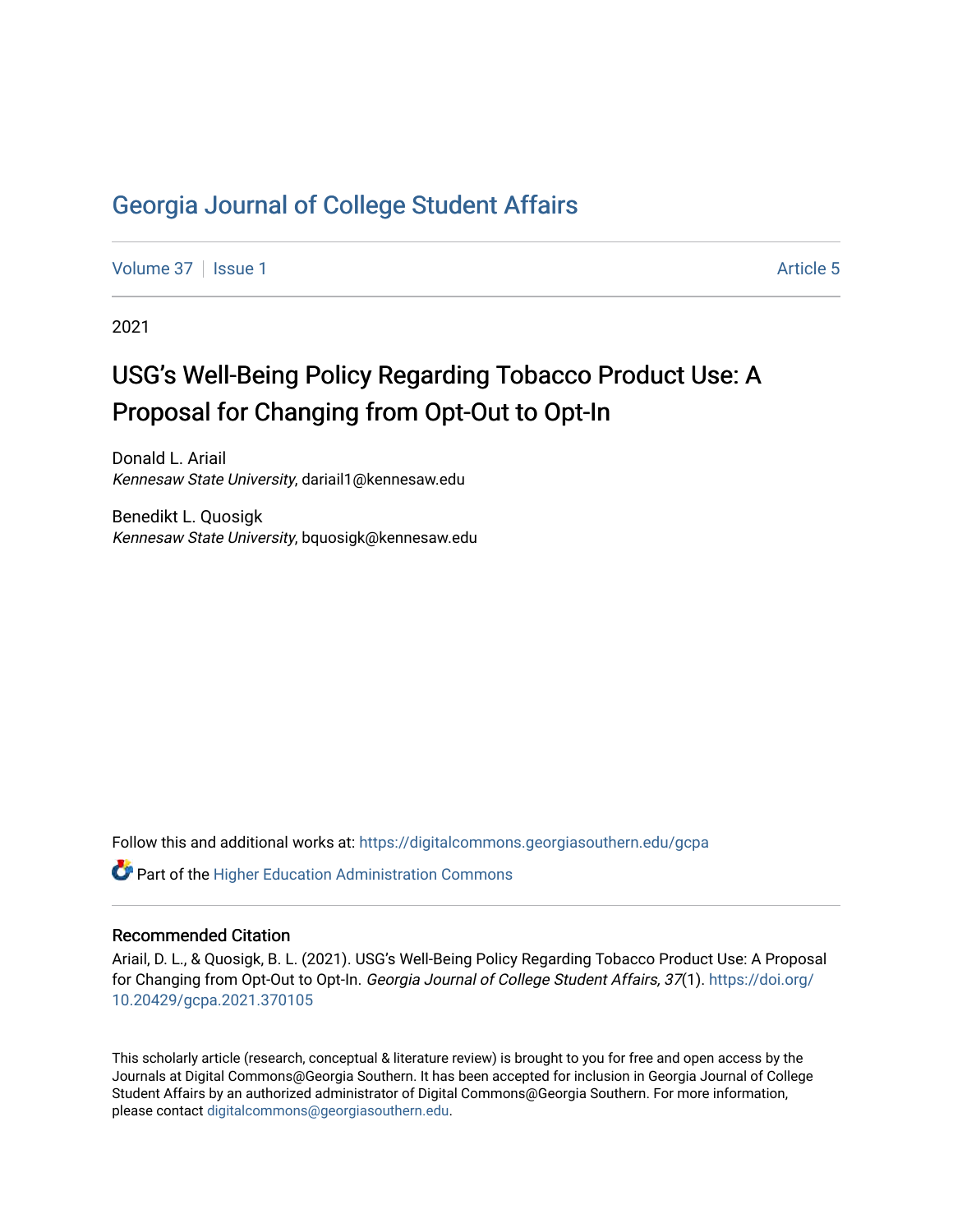# **The University System of Georgia's Well-Being Policy Regarding Tobacco Product Use: A Proposal for Changing from Opt-Out to Opt-In**

**Donald L. Ariail** (Kennesaw State University) **Benedikt M. Quosigk** (Kennesaw State University)

*The University System of Georgia (USG) has a state-wide initiative aimed at increasing the wellbeing of faculty and staff by incentivizing a decrease in tobacco product usage by employees covered by a USG healthcare plan. This incentive is positive in that aid in stopping tobacco product usage is offered to each member; and negative in that each member who is a tobacco product user is penalized. A healthcare surcharge is added to the monthly health insurance premium paid by each faculty/staff member for themselves and covered dependents over 18 years of age who are tobacco product users. The current policy considers covered employees and their applicable dependents to be users of tobacco products unless they annually opt-out. This paper includes summaries of the incidence of cigarette and tobacco product usage in the U.S., a summary of USG's policies related to the current tobacco initiative, a brief literature review regarding opt-in and opt-out programs, and a discussion of the possible negative impact of the current USG tobacco use policy. Support is provided for the present tobacco surcharge penalty being either eliminated or its implementation changed, and for the current opt-out default being changed to an opt-in program.* 

*Key Words: Health Insurance, opt-in vs. 0pt-out programs, tobacco product usage, tobacco use penalty, sin tax, regressive tax*

Ariail, D.L., & Quosigk, B.L. (2021). The University System of Georgia's Well-Being Policy Regarding Tobacco Product Use: A Proposal for Changing from Opt-Out to Opt-In*. Georgia Journal of College Student Affairs, 3*7(1), 80-101.



GEORGIA College Personnel Association

ISSN: 2330-7269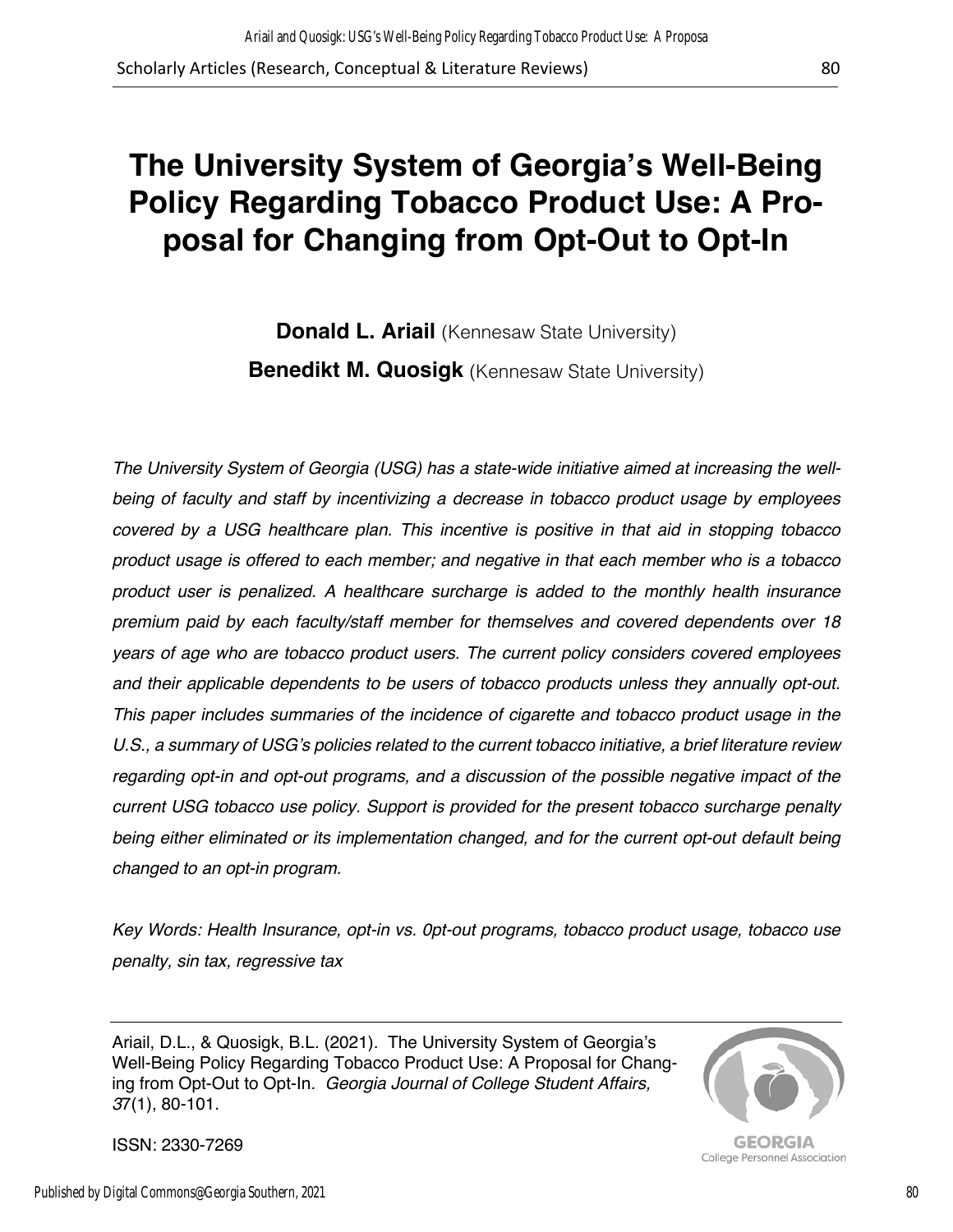Despite cigarette usage in the United States (U.S.) having decreased since 1965 by 67% (ALA, n.d.), the use of tobacco products remains a leading cause of preventable diseases (CDC, n.d.). The University System of Georgia (USG) has a state-wide initiative (Well-Being Initiative, 2020) aimed at increasing the well-being of faculty and staff by incentivizing a decrease in tobacco product usage by those members covered by a USG healthcare plan. The incentive is both positive and negative: Positive in that aid in reducing tobacco product usage is offered to each member; and negative in that each member who is a tobacco product user is penalized. A healthcare surcharge is added to the monthly health insurance premium paid by each member for themselves and covered dependents over 18 years of age who are tobacco product users. The current Board of Regents (BOR) policy is to consider the member and applicable dependents as users of tobacco products unless the member opts out on an annual basis. That is, the default position is that the member is a user of tobacco products.

The authors propose that the default option be changed from assuming that members are tobacco product users (the opt-out option) to assuming that members are not users of tobacco products (the opt-in option). That is, changing from an opt-out to an optin default. With an opt-in program each

member who is a tobacco product user or has covered dependents over 18 years of age who are tobacco product users, would be required to opt into the program—annually declaring by opting-in that they are a tobacco product user. Therefore, our research question (RQ) is as follows:

*RQ: Is there support for the USG Well-Being Initiative changing its tobacco use policy from an opt-out to an opt-in program?*

In attempting to answer this question, this paper proceeds with summaries of the rate of occurrence (incidence) of both historical and current cigarette and tobacco product usage in the U.S., a summary of USG's policies related to the current tobacco Well-Being Initiative, a summary of USG employment, a literature review regarding opt-in and opt-out programs, a discussion of possible negative impacts resulting from the current USG tobacco use policy, and a conclusion which includes a proposal for either eliminating the surcharge or restructuring how it is determined, and for changing the USG tobacco use policy from an opt-out to an opt-in default.

### **Tobacco Use in the U.S.**

As indicated in the selected data included in Table 1, the CDC (2018) reported the 2017 incidence of cigarette smoking in the U.S. at 15.8% for men and 12.3% for women. For age ranges between 35-65, which may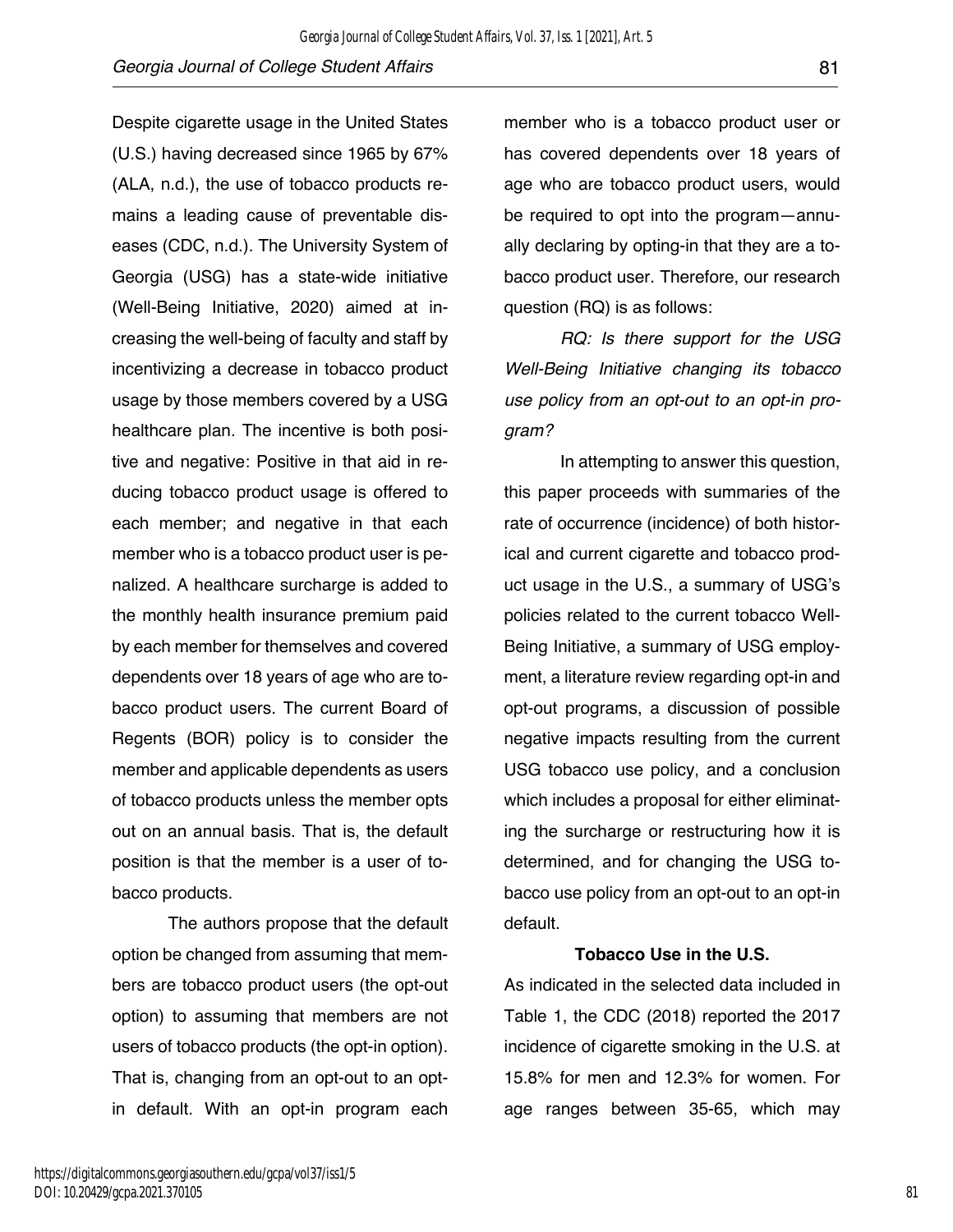roughly approximate the ages of the majority of USG faculty and staff, the incidence of smoking is 9.0%-18.7% for men and 7.5%- 16.0% for women. In other words, a high majority of both men and women in the U.S. do not smoke cigarettes. Compared to cigarette smoking rates in 1965 of 51.9% for men and

33.7% for women, there has been a notable decrease in cigarette smoking. A year-byyear analysis performed by the American Lung Association (ALA, n.d.) of CDC data indicated an overall decrease of 67% in cigarette smoking.

### **Table 1**

*Incidence of Cigarette Smoking (%) in the United States: 1965-2017.* Selected demographics adapted from CDC (2018) Table 17 Trends Tables.

|                   | 1965 | 1979 | 1985 | 1990 | 2000 | 2005 | 2010 | 2014 | 2015 | 2016 | 2017 |
|-------------------|------|------|------|------|------|------|------|------|------|------|------|
| Gender            |      |      |      |      |      |      |      |      |      |      |      |
| Male              | 51.9 | 37.5 | 32.6 | 28.4 | 25.6 | 23.9 | 21.5 | 18.8 | 16.7 | 17.5 | 15.8 |
| Female            | 33.7 | 30.1 | 27.9 | 22.9 | 21.1 | 18.3 | 17.5 | 15.1 | 13.8 | 13.7 | 12.3 |
| Age (All Males)   |      |      |      |      |      |      |      |      |      |      |      |
| 18-24             | 54.1 | 35.0 | 28.0 | 26.6 | 28.1 | 28.0 | 22.8 | 18.5 | 15.0 | 14.7 | 12.0 |
| 25-34             | 60.7 | 43.9 | 38.2 | 31.6 | 28.9 | 27.7 | 26.1 | 23.7 | 21.3 | 20.7 | 19.9 |
| 35-44             | 58.2 | 41.8 | 37.6 | 34.5 | 30.2 | 26.0 | 22.5 | 22.0 | 18.3 | 20.6 | 18.7 |
| 45-54             | 55.9 | 42.0 | 34.9 | 32.1 | 28.8 | 28.1 | 25.2 | 19.9 | 18.3 | 19.1 | 17.5 |
| 55-64             | 49.6 | 36.4 | 31.9 | 25.9 | 22.6 | 21.1 | 20.7 | 18.8 | 17.5 | 19.7 | 17.3 |
| $\geq 65$         | 28.5 | 20.9 | 19.6 | 14.6 | 10.2 | 8.9  | 9.7  | 9.8  | 9.7  | 10.1 | 9.0  |
| Age (All Females) |      |      |      |      |      |      |      |      |      |      |      |
| 18-24             | 38.1 | 33.8 | 30.4 | 22.5 | 24.9 | 20.7 | 17.4 | 14.8 | 11.0 | 11.5 | 8.8  |
| 25-34             | 43.7 | 33.7 | 32.0 | 28.2 | 22.3 | 21.5 | 20.6 | 17.5 | 15.0 | 13.9 | 13.0 |
| 35-44             | 43.7 | 37.0 | 31.5 | 24.8 | 26.2 | 21.3 | 19.0 | 17.0 | 16.5 | 15.4 | 12.9 |
| 45-54             | 37.5 | 32.6 | 32.4 | 28.5 | 22.2 | 20.9 | 21.3 | 18.7 | 18.4 | 18.5 | 15.2 |
| 55-64             | 25.0 | 28.6 | 27.4 | 20.5 | 20.9 | 16.1 | 16.5 | 14.8 | 13.7 | 15.0 | 16.0 |
| $\geq 65$         | 9.6  | 13.2 | 13.5 | 11.5 | 9.3  | 8.3  | 9.3  | 7.5  | 7.3  | 7.7  | 7.5  |

As of November 15, 2019, the latest data available, the CDC's Morbidity and Mortality Weekly Report (MMWR, 2019) indicated

(Table 2) a further decrease in the incidence of cigarette smoking to an overall rate of 13.7%: 15.6% for men and 12.0% for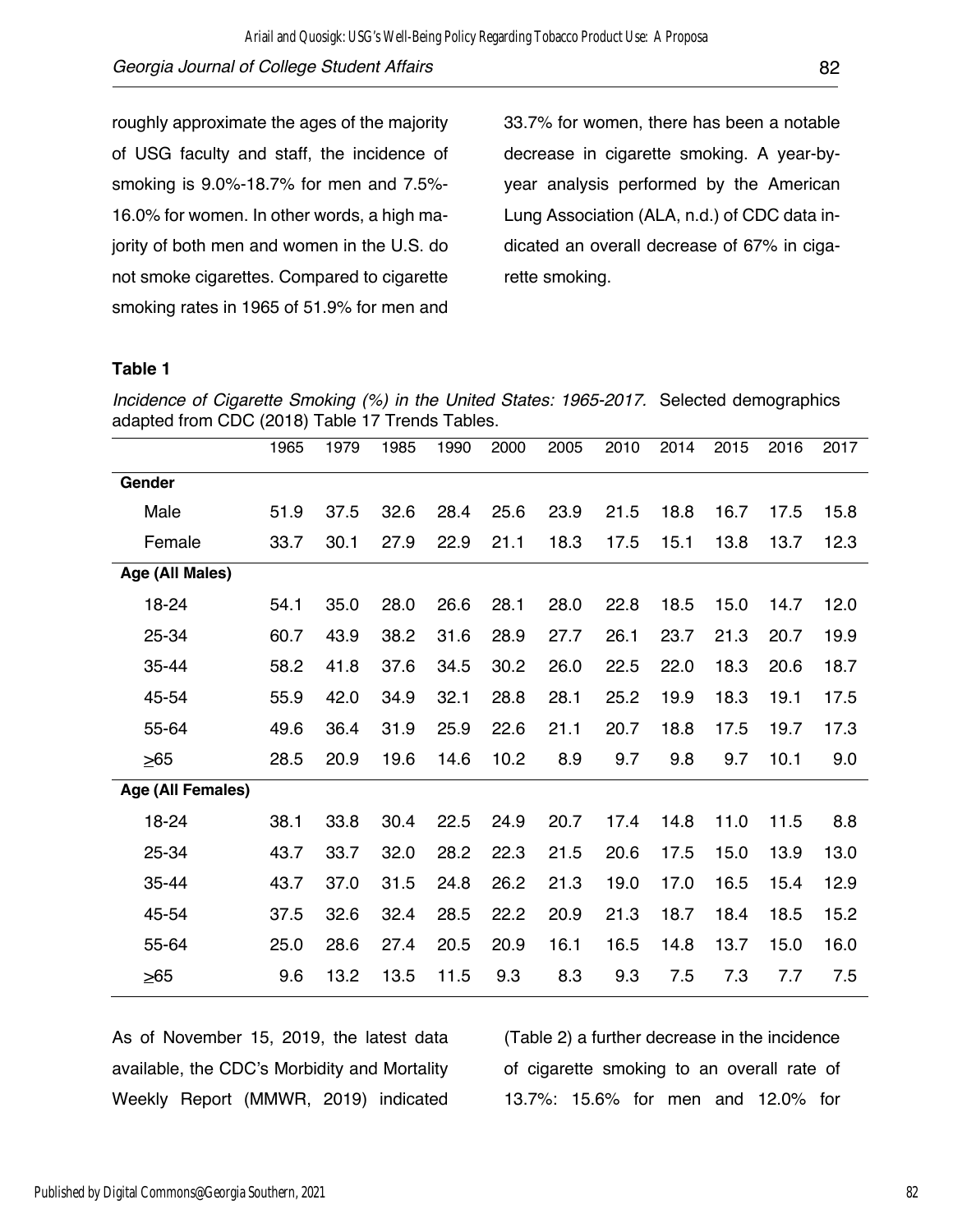women. However, taking into account all forms of tobacco usage, which includes Ecigarettes, the rates were 25.8% for men and 14.1% for women. The overall tobacco usage was 23.8% for ages 25-44, and 21.3% for ages 45-64. On a regional basis, the Southern region had an overall rate of tobacco product usage of 21.4% which was higher than the rates in the Northeast and

West regions but lower than the rates in the Midwest region. Of interest to the present study, adults with graduate degrees, which would include almost all instructional faculty, had the lowest incidence of the usage of cigarettes and all tobacco products: 3.7% for cigarette use and 8.2% for the use of any tobacco product (MMWR, 2019).

### **Table 2**

|                                         | Any Tobacco Product (%)       | E-Cigarettes (%) | Cigarettes (%)   |  |
|-----------------------------------------|-------------------------------|------------------|------------------|--|
| <b>Overall</b>                          | 19.7                          | 3.2              | 13.7             |  |
| Gender:                                 |                               |                  |                  |  |
| Male                                    | 25.8                          | 4.3              | 15.6             |  |
| Female                                  | 14.1                          | 2.3              | 12.0             |  |
| Age:                                    |                               |                  |                  |  |
| 18-24                                   | 17.1                          | 7.6              | 7.8              |  |
| 25-44                                   | 23.8                          | 4.3              | 16.5             |  |
| 45-64                                   | 21.3                          | 2.1              | 16.3             |  |
| $\geq 65$                               | 11.9                          | 0.8              | 8.4              |  |
| <b>Census Region:</b>                   |                               |                  |                  |  |
| Northeast                               | 17.5                          | 2.2              | 12.5             |  |
| <b>Midwest</b>                          | 23.6                          | 4.0              | 16.2             |  |
| South                                   | 21.4                          | 3.5              | 14.8             |  |
| West                                    | 15.3                          | 2.9              | 10.7             |  |
| Education (adults $\geq$ 25 yrs.):      |                               |                  |                  |  |
| 0-12 (no diploma)                       | 25.9                          | 2.5              | 21.8             |  |
| <b>GED</b>                              | 41.4                          |                  | 36.0             |  |
| High school diploma                     | 25.2                          | 2.7              | 19.7             |  |
| Some college, no degree                 | 24.7                          | 4.1              | 18.3             |  |
| Associate degree                        | 21.3                          | 3.0              | 14.8             |  |
| Undergraduate degree                    | 13.0                          | 2.2              | 10.6             |  |
| Graduate degree                         | 8.2                           |                  | 3.7              |  |
| Selected<br>data<br>Source:             | adapted<br><b>CDC</b><br>from | Morbidity        | Mortality<br>and |  |
| Weekly Report (MMWR), November 15, 2019 |                               |                  |                  |  |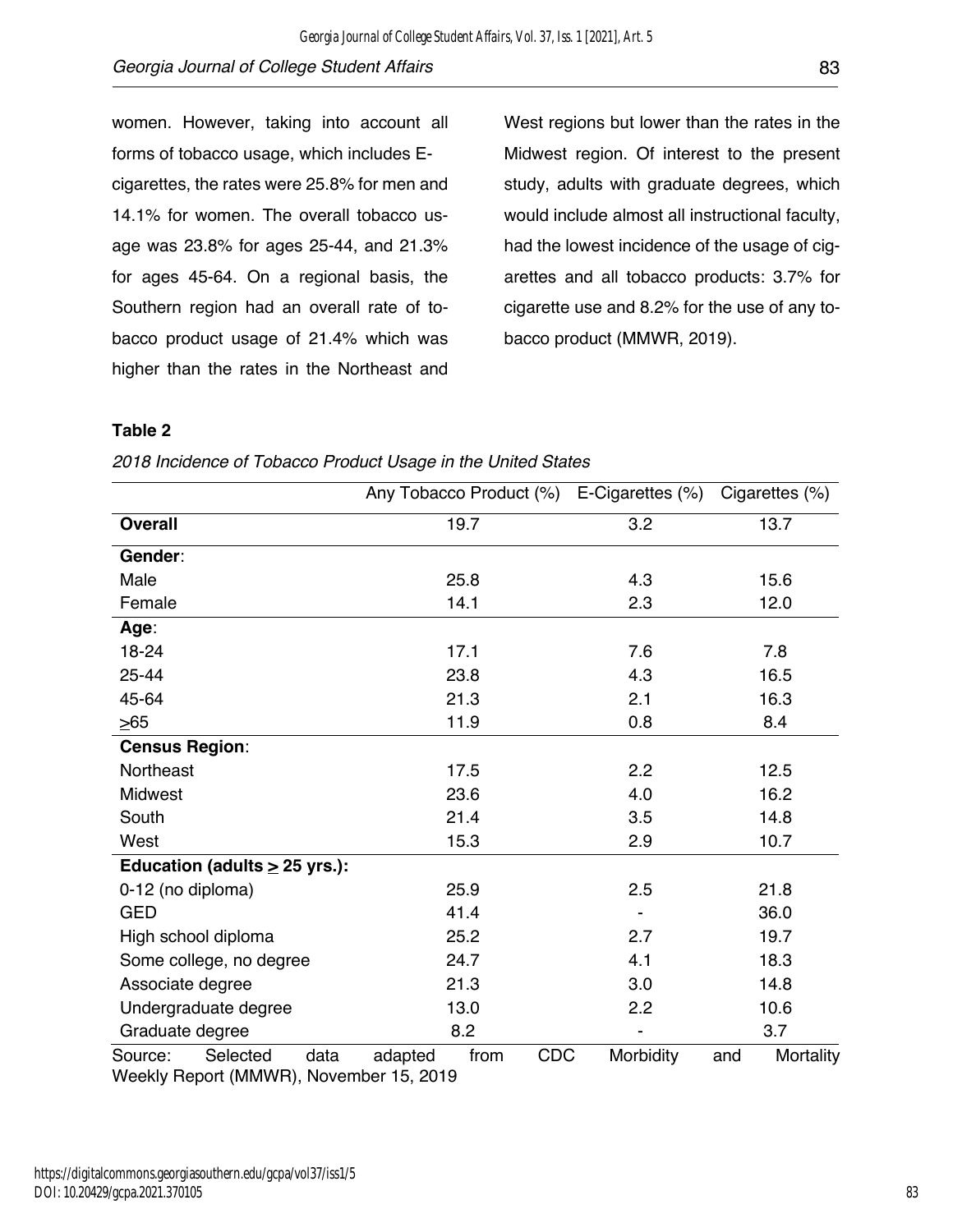#### **USG Well-Being Tobacco Use Policy**

While the incidence of tobacco product usage in the U.S. continues to decline, the USG's 2020 Wellness Initiative includes a punitive policy regarding the use of tobacco products by faculty and staff. According to Chancellor Wrigley, "the goal of the USG Wellness Initiative is to increase opportunities for our employees to participate in a program that will assist them to lead happier and healthier lives as well as aid in reducing personal and healthcare costs" (Chancellor's Letter, n.d., para. 3). Currently, the tobacco product usage policy is an opt-out program. Employees and staff who are covered by a USG healthcare plan and who do not use any form of tobacco products must certify that they and their covered family members, which includes dependents who are over 18 years of age, are not tobacco users. The default position is that the faculty/staff and their applicable dependents are tobacco users. The surcharge for family tobacco users is \$100 per month per person. According to the USG's Tobacco Use Certification Information (USG Well-Being, 2020), faculty/staff who are deemed (including errors in not opting out) tobacco users will "each month . . . pay between \$100-\$300 (or more in some cases) in additional surcharges, depending on how many people are covered by . . . [the] USG healthcare plan. No refunds will be given" (pp. 2-3). Consequently, a member with a spouse and three dependents over 18 years

age who are all tobacco users would pay \$500 per month in surcharges or \$6,000 per year. Thus, a faculty or staff member who makes an inadvertent error in not opting out could pay dearly, and this error cannot be retroactively reversed. New hires and covered family members who are not tobacco users must opt-out within 30 days of being employed. All other faculty must complete tobacco use certification information (opt-out or be defaulted in) each year during the health care enrollment period (USG Well-Being, 2020).

A USG employee who fraudulently opts out of being a tobacco product user can be subject to criminal prosecution. That is, an employee who falsely certifies that they (including covered dependents who are 18+ years of age) are not tobacco users are subject to criminal prosecution. The Tobacco Use Certification Information specifies the false opt-out penalty as follows:

> If you knowingly and willfully make a fraudulent statement to the University System of Georgia regarding your insurance coverage, including your status as a tobacco user, you may be subject to criminal prosecution.

> Under state law (at O.C.G.A. Section 16-10-20), if convicted, you shall be punished by a fine of no more than \$1,000.00 or by imprisonment for no less than one nor more than five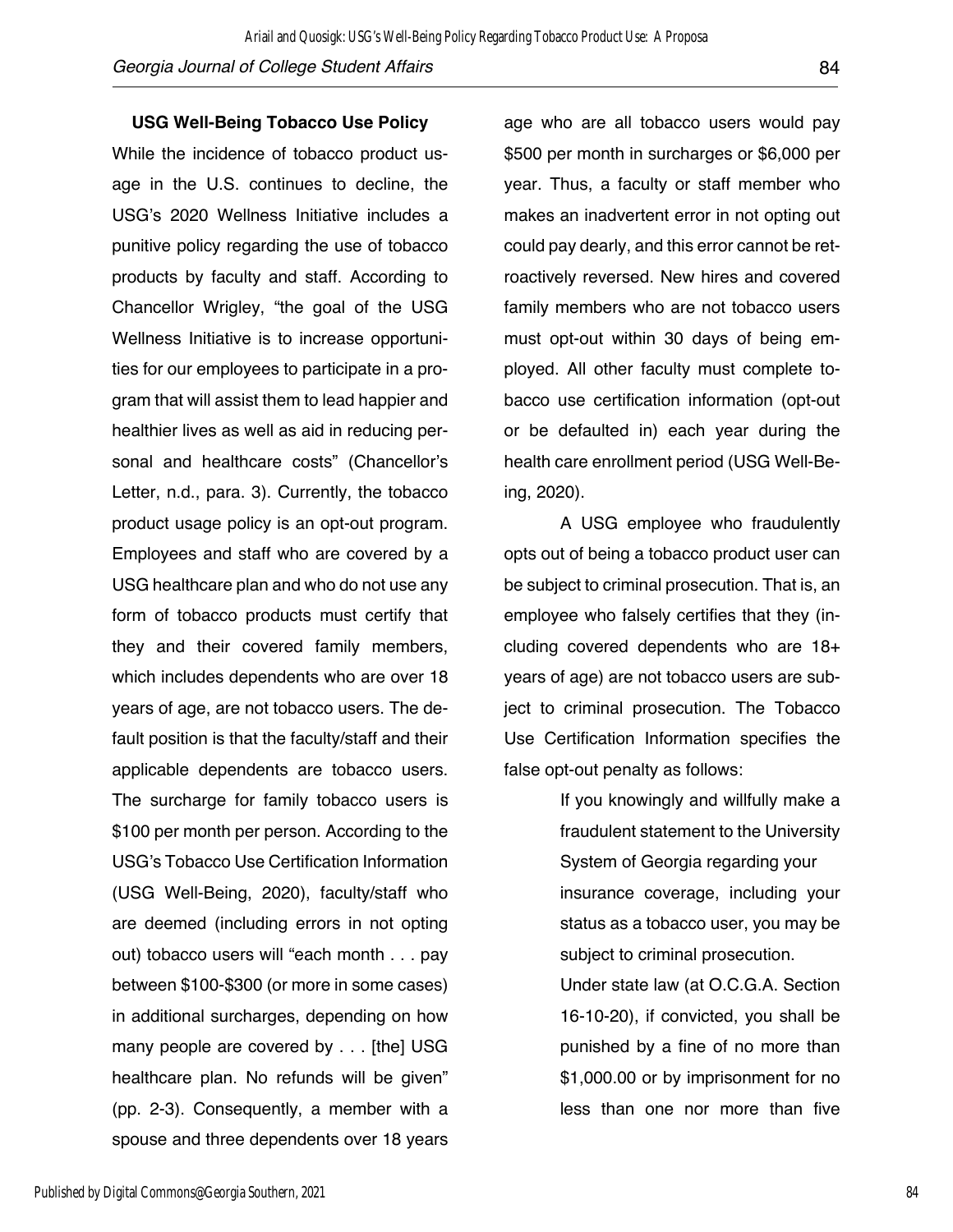years, or both. (USG Well-Being, 2020, para. 11)

In addition, having been found guilty of an ethics violation or a criminal offense the policy may subject faculty and staff to disciplinary actions including termination of employment. The ethics policy contained in Section 8.2.18.1 of the Code of Conduct of the BOR's Policy Manual requires, in part, that "member[s] of the USG community . . . comply with all applicable laws, *rules*, *regulations*, and professional standards" [emphasis added]. In addition, the BOR's Policy Manual (BORPM: 8.3.9.1) in part indicates that grounds for the removal of faculty include "conviction or admission of guilt of a felony . . . during the period of employment . . . [and] violation of Board of Regents' policies . . .." Under Georgia Code Title 16, Crimes and Offenses § 16-11-131 a felony is

defined as ". . . any offense punishable by imprisonment for a term of one year or more and includes conviction by a court-martial under the Uniform Code of Military Justice for an offense which would constitute a felony under the laws of the United States" (FindLaw, n.d.). Thus, faculty and staff found guilty of lying about their use of a tobacco product could potentially be terminated.

### **USG Employment**

As of fall semester 2019 the USG had a total of 49,541 employees. Of this number, 11,851 were full-time instructional faculty with the remainder composed of 1,550 other instructional faculty and 36,140 non-instructional employees. Faculty members were predominately male (53.8%) and had graduate degrees (97.9%). A summary of USG employment data is presented in Table 3

| <b>USG Employees Fall 2019</b>                |        |        |
|-----------------------------------------------|--------|--------|
| <b>Full-Time Faculty</b>                      |        | 11,851 |
| Gender                                        |        |        |
| Male                                          | 6,372  |        |
| Female                                        | 5,469  |        |
| Other                                         | 10     |        |
| Education                                     |        |        |
| <b>Graduate Degree</b>                        | 11,599 |        |
| Undergraduate Degree                          | 252    |        |
| <b>Other Instructional Faculty</b>            |        | 1,550  |
| Temporary                                     | 479    |        |
| Other                                         | 1,071  |        |
| <b>Non-Instructional employees</b>            |        | 36,140 |
| <b>Total Employees</b>                        |        | 49,541 |
| $P_{\text{out}}(n, l)$ $P_{\text{out}}(n, l)$ |        |        |

Source: USG Faculty Data (n.d.)

**Table 3.**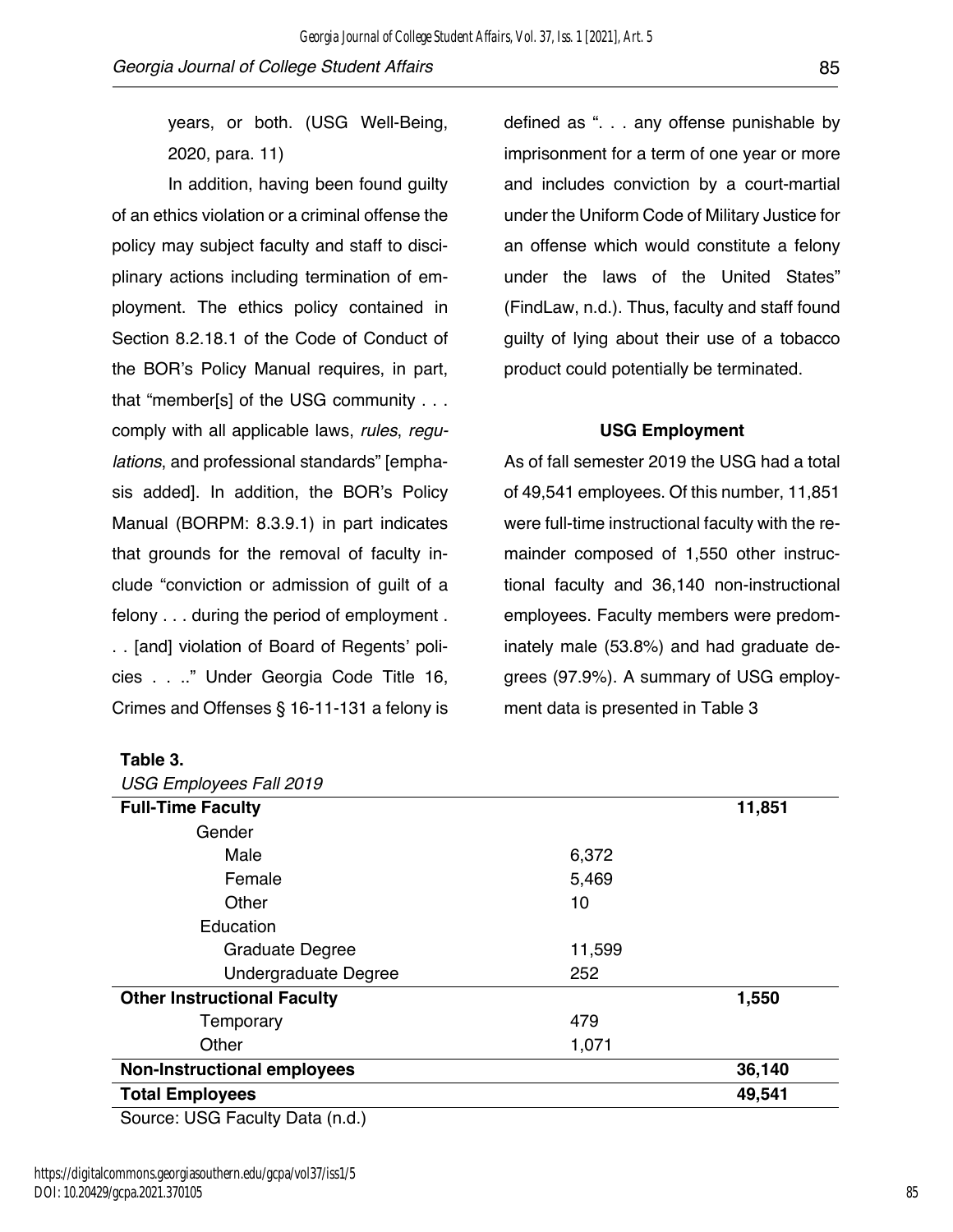in system can result in some employees,

ings plan participation) or for society (e.g., the availability of organs for transplant).

Inertia, which is defined by Merriam-

Webster dictionary as including an "indisposition to motion, exertion, or change," is a widely accepted phenomenon that affects

many consumers (Johnen, 2019). The optout system is being used in many areas whereby overcoming inertia it directly benefits the consumer. In the case of pension coverage an opt-out option can improve the out-

come for individual employees since an opt-

those who fail to sign up because of inertia, being left without coverage (Rutecka-Gora et

tia can result in greater participation (e.g., McMichael, 2008; Rutecka-Gora et al., 2018). As indicated below, many opt-out policies are instituted to produce a perceived "good" for the individual (e.g., pension or sav-

as a default option. In theory these choices neither affect relative prices nor supply and

**Opt-In Opt-Out Literature Review**

As previously indicated, the authors suggest that the USG change their tobacco product usage policy from an opt-out to an opt-in program. Accordingly, a review of the literature was undertaken. This review indicated that the published research on opt-in and opt-out choices is scant. When presented with a decision, either of the two choices can be used

demand. However, outcomes can be greatly affected by an opt-out default option as iner-

*Georgia Journal of College Student Affairs* 86

Ariail and Quosigk: USG's Well-Being Policy Regarding Tobacco Product Use: A Proposa

al., 2018). On the other hand, Rutecka-Gora et al. (2018) suggested that an opt-in default comes with implicit fixed or barrier costs that can prevent an individual from making the most beneficial choice. These barriers include costs of obtaining information relevant to participation and investment choices and of becoming knowledgeable about investing.

McMichael (2008) provided another example of an opt-out program being used to overcome inertia. The U.S. Department of Defense supported an opt-out default for their Thrift Savings Plan (TSP)—a plan that provided troops with tax-free earnings at retirement. McMichael suggested that through an opt-out default sign up process troop inertia worked to their benefit by providing retirement earnings that could have inadvertently been lost. That is, members of the military were deemed by default to agreeing to participate in the TSP. To change their participation status, they had to opt-out of the plan.

Much of the literature regarding default options relate to organ donations. Ferguson et al. (2020) argued that in this regard an opt-in system presents a free-rider problem where individuals that have not opted-in still benefit from the system. That is, at no cost to themselves free riders receive a potential benefit. The larger the donor base, the greater the availability of organs. In addition, by the free rider not opting into organ donation, others may be discouraged from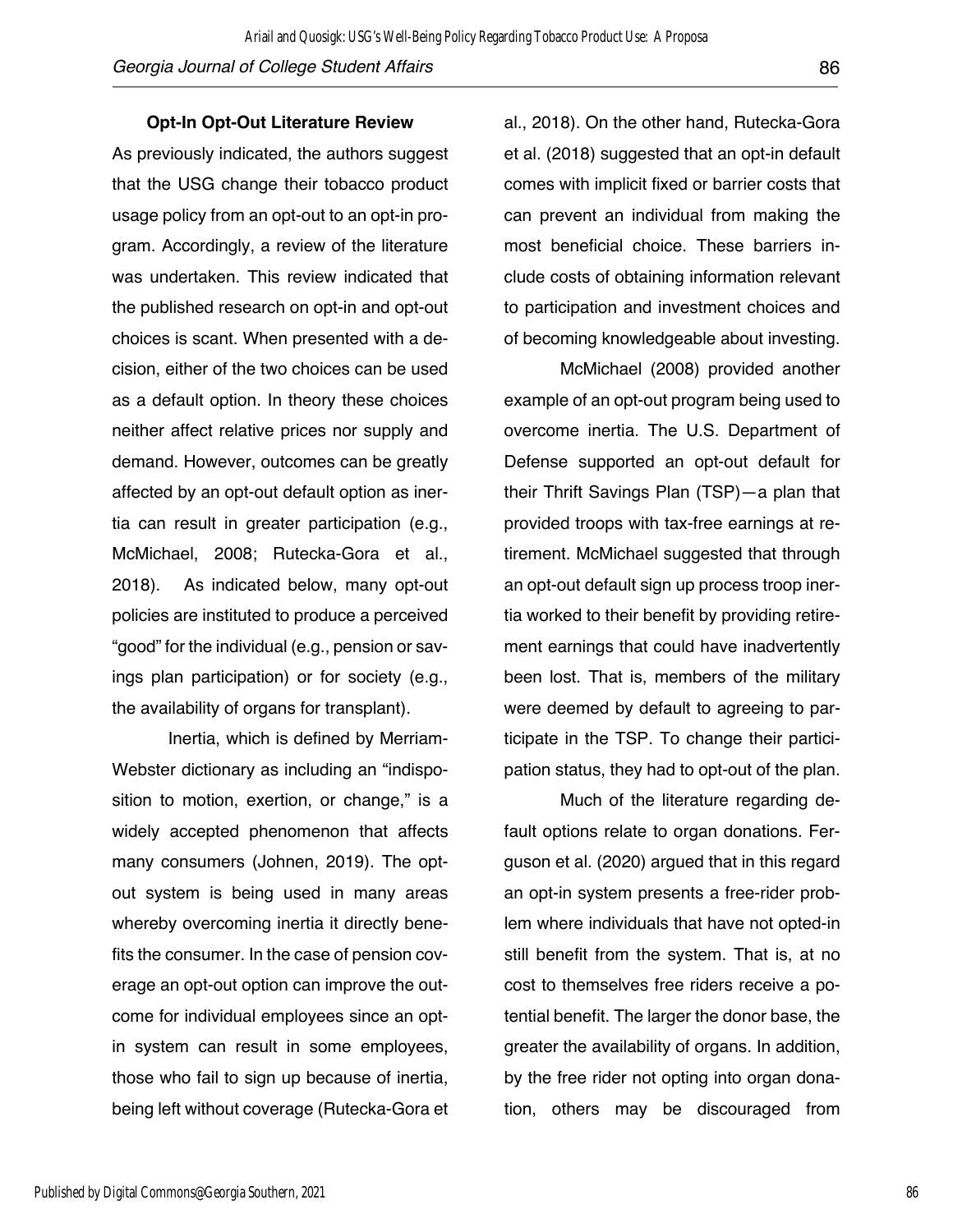registering or may decide to deregister. An opt-out system generally has significantly more individuals signed up for organ donations than does an opt-in default (Davidai et al., 2012). Stanford|SPARQ (n.d.), a selfstyled "do tank," suggested that the U.S. should change from an opt-in to an opt-out organ donation policy. They indicated that such a change would increase the U.S. organ donation rate from around 15% to about the 90% donation rate found in opt-out countries. In addition, Shepherd et al. (2014) found that "opt-out consent is . . . associated with an increase in the total number of livers and kidneys transplanted" (p. 10).

By providing more in short supply organs for transplant, it can be argued that an opt-out policy provides a public good. Nevertheless, organ donation is an intimate personal decision. Due to reasons such as distrust of the medical profession and religious objections, many people do not want to donate their organs. Distrust of the medical profession includes donor questions about brain death versus death from one's heart stopping, and whether non-organ donors might be kept alive longer (Wen, 2014). According to Bruzzone (2008), "no religion forbids donation or receipt of organs or is against transplantation" (p. 1064). However, some sects of Judaism and Islam proscribe directed organ donation and transplantation (Bruzzone, 2008). Nevertheless, people may still object to organ donation based on their personal religious beliefs. For example, Wen (2014) noted that ". . . Catholics are less likely to donate than other religious groups. . ." (para. 11). Thus, an opt-out policy could indivertibly result in organ donations by people who object to having their organs taken—a potential public injustice that must be weighed against the potential for public good.

In regard to organ donations, a default also virtue signals or recommends a certain action (Johnson & Goldstein, 2003). If the default is to opt-out then the government has made a conscious choice for its citizens that suggests a best practice, namely the donation of organs. This accepted and virtuous choice needs no additional input from the citizen rather an individual who wishes not to donate organs would have to make a conscious decision and take action in order to opt-out. In the case of making this selection when applying for a driver's license several barriers may exist. The selection may not be entirely anonymous if the individual has to communicate the choice to a clerk or complete the form in public and pass it to the clerk for data entry. Further, the license may state the selection publicly, which creates an additional hurdle to choosing contrary to the accepted default. Under an optout system for organ donations, each citizen potentially benefits from the organ donations of others directly or indirectly. When opting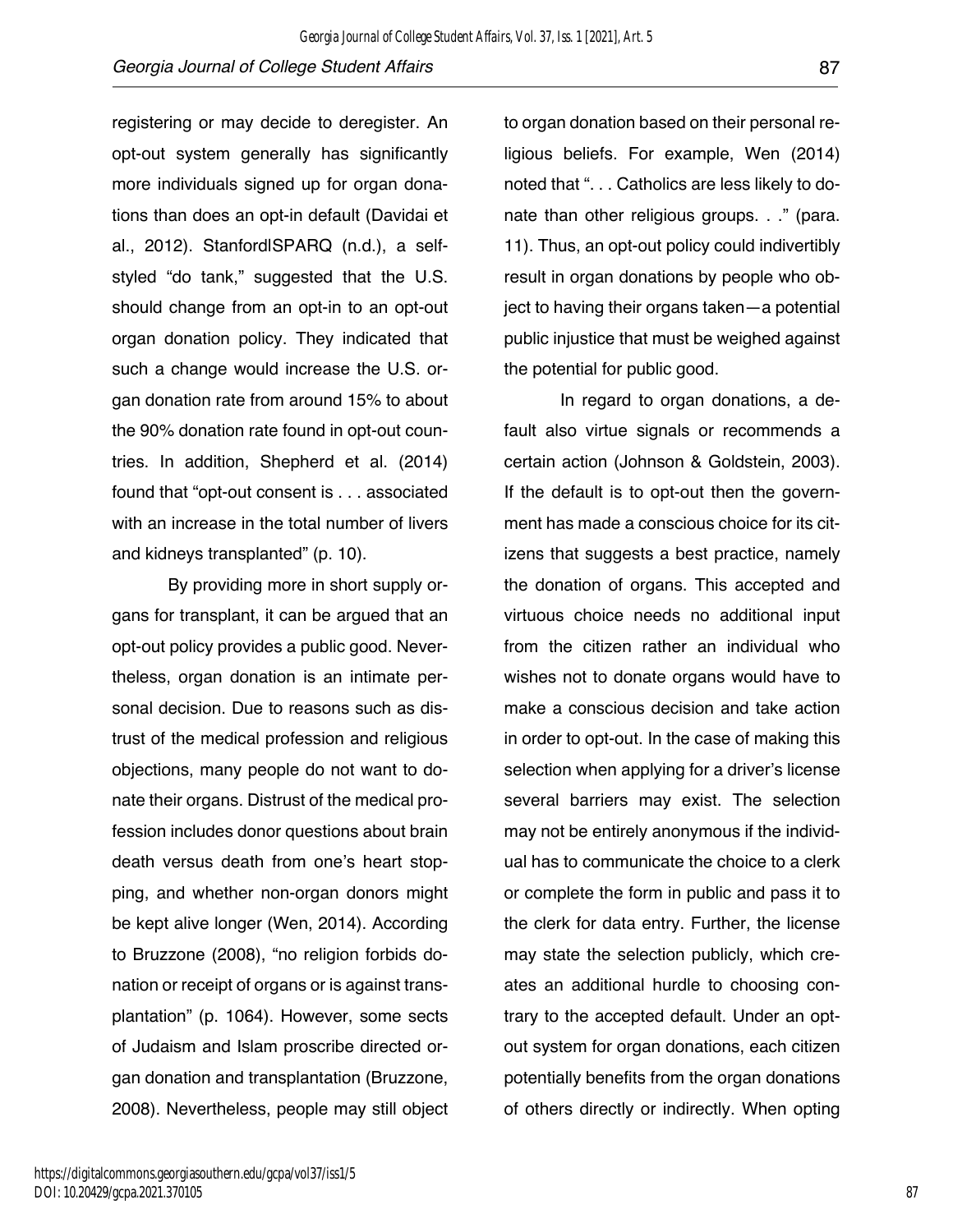*Georgia Journal of College Student Affairs* 88 Ariail and Quosigk: USG's Well-Being Policy Regarding Tobacco Product Use: A Proposa

out of the organ donation program one might be seen as a "free rider" who may consume benefits without incurring any cost.

Opt-out defaults can also have real costs for consumers. In the example of Medicaid managed care, Marton et al. (2017) described how the auto sign up for Medicaid plans benefited neither the system by keeping costs low nor the average consumer by covering their needs. Inertia caused most individuals to remain in their auto assigned plans. Only the highest cost individuals changed their plans which resulted in adverse selection and individual plan margin declines.

In some instances, however, opt-out defaults along with inertia are used specifically to achieve higher payments while providing fewer average benefits, seemingly under a profit motive. For example, Bibby (1994) described the credit industry practice in the United Kingdom (U.K.) of automatically selling payment protection insurance policies to customers who bought on credit. Credit plan protection insurance was sold under an opt-out system were the consumer had to act (actively indicate no) in order to not be charged the extra insurance fee. Consumers usually had to tick a small box on their credit application in order to opt-out of the payment protection insurance. However, most consumers were not aware of this option and so unknowingly purchased the insurance. This

practice was determined inappropriate by the Office of Fair Trade in the U.K. and lenders were told to switch to an opt-in arrangement (Bibby, 1994).

In another example from Canberra, Canada, the practice of mandatory student unionism was abolished for an opt-out union fee system. The opt-out system was selected over an opt-in system expressly for the purpose of keeping memberships and fee revenues at 'useful' levels. This change suggests that decision makers believed that an opt-in default would not collect sufficient revenues, and that inertia was counted on to subsidize otherwise unsustainable fee revenues ("Power play a test for O'Farrell," 2008).

# **Estimated Impacts of the Tobacco Surcharge Incidence of Tobacco Product Usage**

The incidence of cigarette smoking has tremendously decreased over the past 50 years (Table 1). In 1965, 51% of males and 33.7% of females smoked, while in 2017 only 15.8% of males and 12.3% of females smoked. In other words, 84.2% of men and 87.7% of females do not smoke cigarettes. However, in recent years other tobacco products, such as E-cigarettes, have become popular as cigarette substitutes. The 2018 incidence of tobacco product usage was 25.8% for males and 14.1% for females. Tobacco product usage in the southern region of the U.S.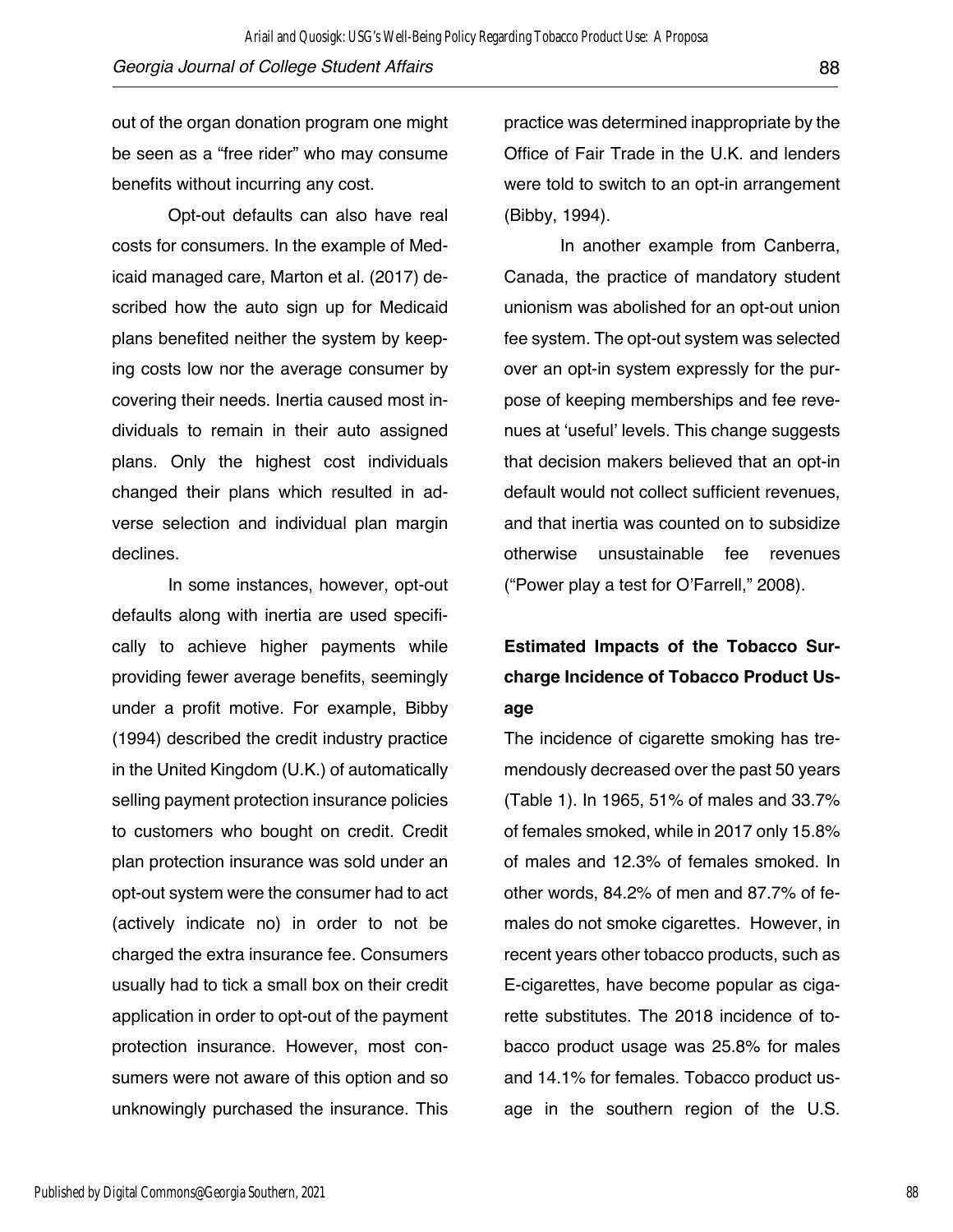averaged 21.4% (Table 2). Therefore, the vast majority (78.6%) of adults in the Southern region do not use tobacco products.

The level of one's education influences the incidence of tobacco product use. As indicated in Table 2, adults with a GED have the highest rate (41.4%), adults with an undergraduate degree have a lower rate (13.0%), and adults with a graduate degree have the lowest rate (8.2%). As presented in Table 3, 11,599 of 11,851 (97.9%) of the faculty in the USG have graduate degrees and 252 (2.1%) have undergraduate degrees. This data suggests that about 91.7% of fulltime USG instructional faculty probably do not use tobacco products: 11,851 total fulltime faculty, less 13% of faculty with undergraduate degrees, less 8.2% of faculty with graduate degrees equals 10,867, divided by 11,851 equals 91.7%.

**Estimated Tobacco Use Surcharges**

The present authors have requested that the BOR provide the total amounts of surcharges paid by USG members since the Well-Being Initiative (2020) was implemented and to provide information regarding the number of USG employees covered by a USG health insurance plan. This data has not been forthcoming. Therefore, in Table 4, estimates are provided. These calculations were made using the following assumptions:

1. Total number of full time USG employees at 47,991, which is, per Table 3, composed of 11,851 full time faculty and 36,140 non-instructional employees. "Other instructional faculty" of 1,055 were not included. According to the USG Faculty Data (n.d.) "other instructional faculty" are not fulltime faculty and thus are probably not eligible to participate in a USG health plan.

2. Eighty percent of faculty are covered by a USG health insurance plan. This is a very conservative estimate. Perhaps well over 90% of USG full time employees take advantage of the health insurance benefit.

3. Estimated tobacco usage rates of 20%, 15%, and 10%. The top rate of 20% is a rounded estimate based on a weighted average of 20.4% computed using national statistics (Table 2) and the gender of fulltime faculty (Table 3), which was the only gender information available. A rounded upper estimate of 20% seems to be further supported by the CDC MMWR (2019) data that indicates 21.4% of adults in the Southern Region of the U.S. use a tobacco product (Table 2). The low percentage of 10% is a rounded estimate of tobacco product usage based on the weighted average of 8.3% estimated for full time faculty who have undergraduate or graduate degrees plus an arbitrary addition of 1.7% for staff. The 15% percentage is the midpoint percentage. Again, the actual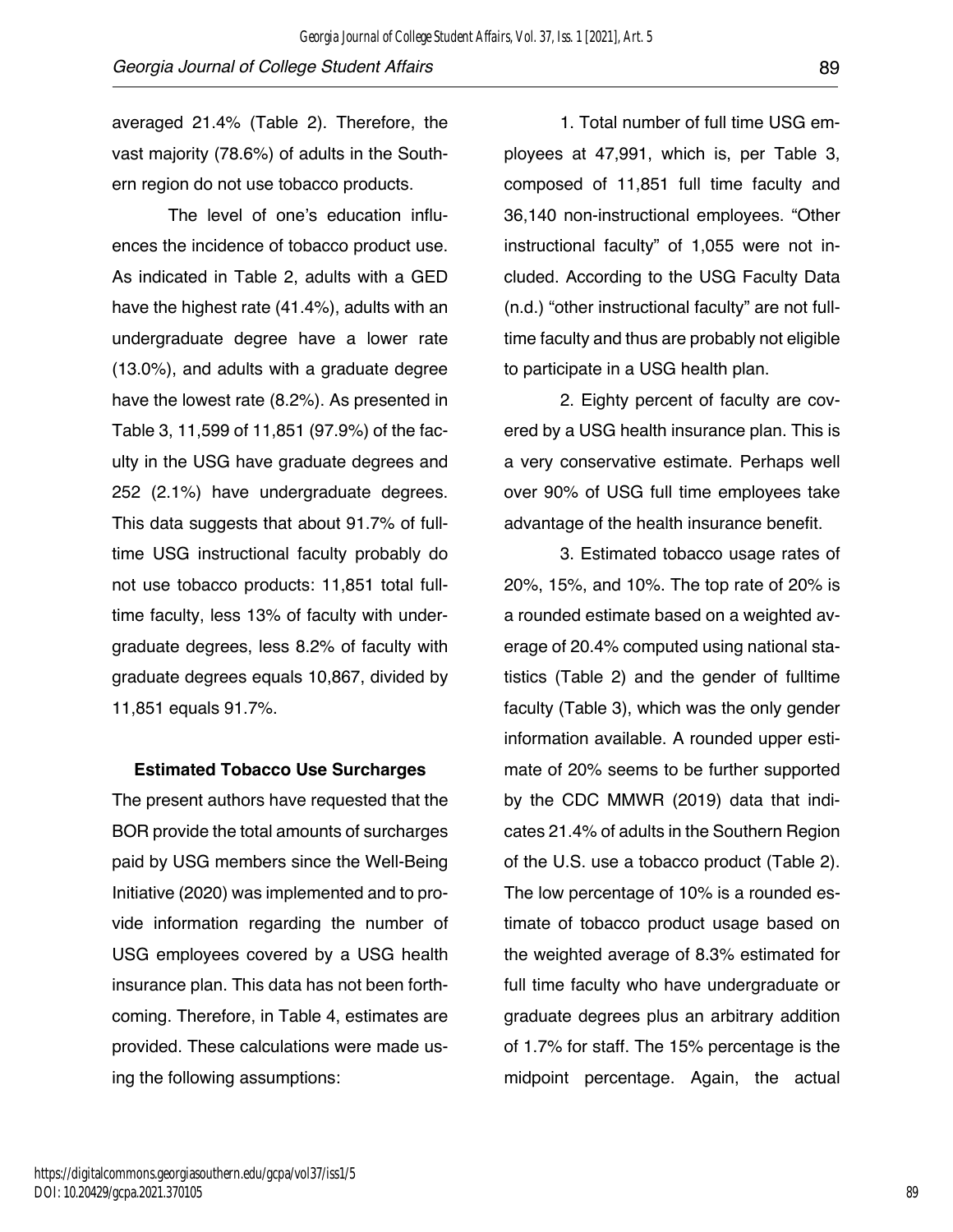4. Tobacco surcharge amounts are based on one to five covered employees and their dependents.

As shown in Table 4, at a 20% estimated tobacco product usage rate, and depending on the total number of members covered, the total annual tobacco use surcharges range from \$9,214,800 for one member covered to \$46,074,000 for five members. At an estimated 15% rate, the range is \$6,909,600 to \$34,548,000; and at an estimated 10% rate, the range is \$4,606,800 to \$23,034,000. Conservatively estimating that only one to two covered members pay the surcharge and using the three estimated rates provides the following ranges: \$4,606,800-\$9,213,600 at 10%, \$6,909,600-13,819,200 at 15%, and \$9,214,800-\$18,429,600 at 20%.

### **Table 4**

| <b>Estimated</b> | *Estimated No.   | <b>Total</b>   | <b>Amount per</b>     | <b>Annual</b>  | <b>Potential</b> |
|------------------|------------------|----------------|-----------------------|----------------|------------------|
| <b>Tobacco</b>   | of Covered       | <b>Members</b> | <b>Month</b>          | <b>Amount</b>  | <b>Totals</b>    |
| <b>Usage</b>     | <b>Employees</b> | <b>Covered</b> | $(C = B \times $100)$ | $(D = C x 12)$ | $(A \times D)$   |
| Rates            | Impacted (A)     | (B)            |                       |                |                  |
| 20%              | 7,679            | 1              | 100                   | \$1,200        | \$9,214,800      |
|                  | 7,679            | $\overline{2}$ | 200                   | \$2,400        | \$18,429,600     |
|                  | 7,679            | 3              | 300                   | \$3,600        | \$27,644,400     |
|                  | 7,679            | 4              | 400                   | \$4,800        | \$36,859,200     |
|                  | 7,679            | 5              | 500                   | \$6,000        | \$46,074,000     |
| 15%              | 5,758            | 1              | 100                   | \$1,200        | \$6,909,600      |
|                  | 5,758            | $\overline{2}$ | 200                   | \$2,400        | \$13,819,200     |
|                  | 5,758            | 3              | 300                   | \$3,600        | \$20,728,800     |
|                  | 5,758            | 4              | 400                   | \$4,800        | \$27,638,400     |
|                  | 5,758            | 5              | 500                   | \$6,000        | \$34,548,000     |
| 10%              | 3,839            | 1              | 100                   | \$1,200        | 4,606,800<br>\$  |
|                  | 3,839            | $\overline{c}$ | 200                   | \$2,400        | 9,213,600<br>\$  |
|                  | 3,839            | 3              | 300                   | \$3,600        | \$13,820,400     |
|                  | 3,839            | 4              | 400                   | \$4,800        | \$18,427,200     |
|                  | 3,839            | 5              | 500                   | \$6,000        | \$23,034,000     |

*Estimated Tobacco Surcharges Paid Under Various Assumptions* 

\*Assumptions: Approximately 80% of 47,991 USG employees (Table 3) are covered by a USG sponsored health insurance program: full time faculty (11,851) + non-instructional employees  $(36,140)$  x  $.80 = 38,393$ ;  $.20$  x  $38,393 = 7,679$ ;  $.15$  x  $38,393 = 5,758$ ;  $.10$  x  $38,393 = 3,839$ .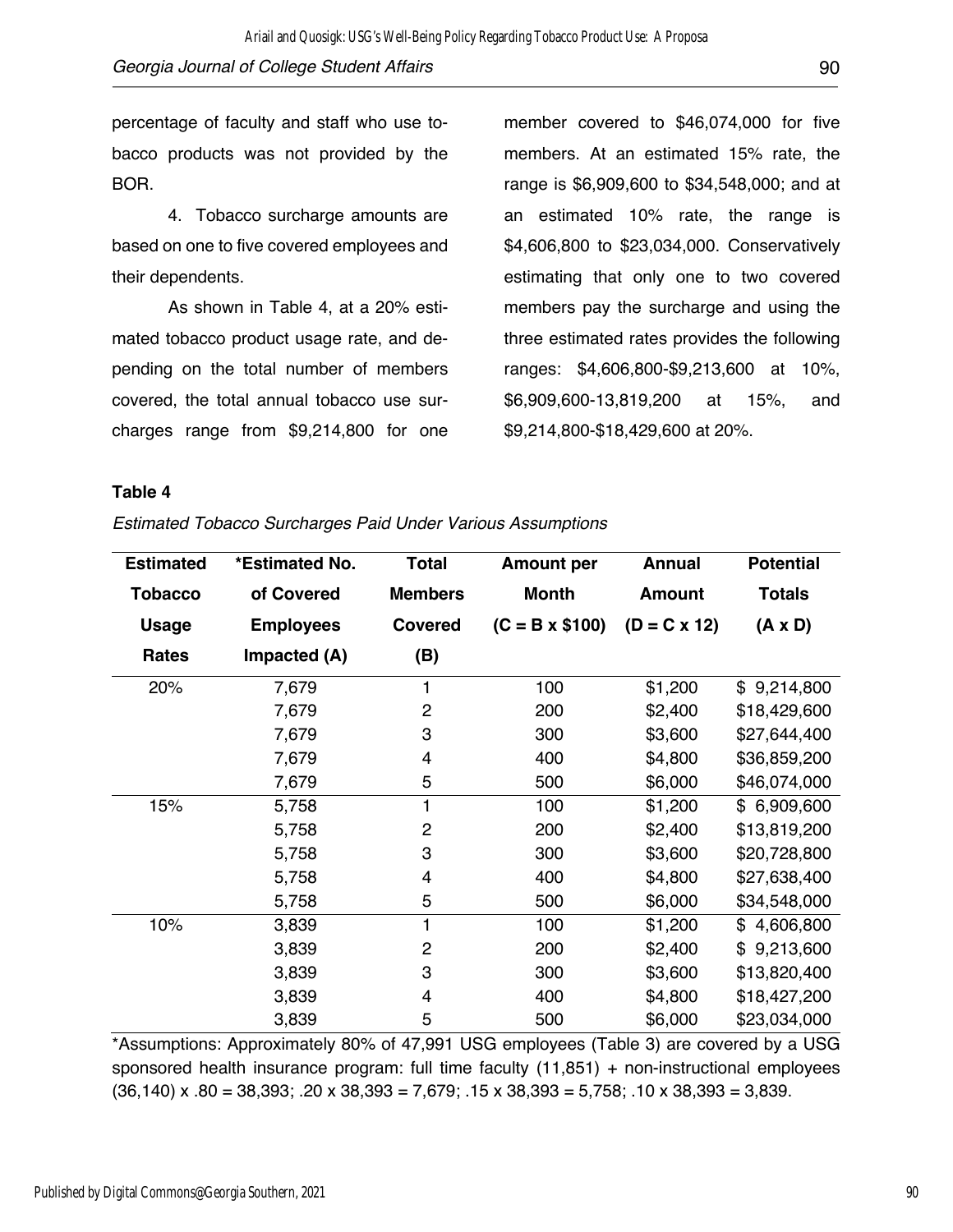## **Potential Windfall to Insurance Companies**

The present authors have been unable to obtain data from the BOR regarding the amount of tobacco surcharges paid by USG employees. While we believe that the failure rate (percentage of eligible employees who inadvertently fail to opt-out) is probably small, the total dollar amounts of tobacco surcharges paid by non-tobacco users can still be significant. We have estimated the total dollar amounts using the same assumptions as in Table 4 of 47,991 full-time employees with one to five covered members. In addition, we have estimated failure to opt-out rates (failure rates) of 1%, 0.5%, and 0.25%. The actual rate of USG employees indivertibly failing to opt-out of being tobacco product users has not been provided by the BOR.

The results, as presented in Table 5, indicate that at an estimated failure rate of 1%, the total dollar amounts range from \$460,000 to \$2,304,000. At a .05% failure rate, the total amounts range from \$230,000 to \$1,152,000; and at a .25% failure rate the amounts range from \$115,200 to \$576,000. Of course, the actual failure rate could be higher than 1% or lower than .25%.

### **Table 5**

| <b>Estimated</b>    | *Estimated No.   | <b>Total</b>   | <b>Amount per</b> | <b>Annual</b>  | <b>Potential</b> |
|---------------------|------------------|----------------|-------------------|----------------|------------------|
| Opt-Out             | of Covered       | <b>Members</b> | <b>Month</b>      | <b>Amount</b>  | Totals           |
| <b>Failure Rate</b> | <b>Employees</b> | <b>Covered</b> | $(C = Bx$100)$    | $(D = C x 12)$ | $(A \times D)$   |
|                     | Impacted (A)     | (B)            |                   |                |                  |
| 1%                  | 384              |                | \$100             | \$1,200        | \$<br>460,800    |
|                     | 384              | $\overline{2}$ | \$200             | \$2,400        | 921,600<br>\$    |
|                     | 384              | 3              | \$300             | \$3,600        | \$1,382,400      |
|                     | 384              | 4              | \$400             | \$4,800        | \$1,843,200      |
|                     | 384              | 5              | \$500             | \$6,000        | \$2,304,000      |
| .5%                 | 192              | 1              | \$100             | \$1,200        | \$<br>230,400    |
|                     | 192              | $\overline{2}$ | \$200             | \$2,400        | \$<br>460,800    |
|                     | 192              | 3              | \$300             | \$3,600        | \$<br>691,200    |
|                     | 192              | 4              | \$400             | \$4,800        | \$<br>921,600    |
|                     | 192              | 5              | \$500             | \$6,000        | \$1,152,000      |
| .25%                | 96               |                | \$100             | \$1,200        | \$<br>115,200    |
|                     | 96               | $\overline{2}$ | \$200             | \$2,400        | 230,400<br>\$    |
|                     | 96               | 3              | \$200             | \$3,600        | \$<br>345,600    |
|                     | 96               | 4              | \$200             | \$4,800        | \$<br>460,800    |
|                     | 96               | 5              | \$200             | \$6,000        | \$<br>576,000    |

*Estimated Windfall to Insurance Companies of Employee Inadvertent Failure to Opt-Out as a Tobacco User: Estimates Using Various Assumptions*

\*Assumptions: Approximately 80% of 47,991 USG employees (Table 3) are covered by a USG sponsored health insurance plan: full time faculty (11,851) + non-instructional employees  $(36,140)$  x  $.80 = 38,393$ ;  $.01 \times 38,393 = 384$ ;  $.005 \times 38,393 = 192$ ;  $.0025 \times 38,393 = 96$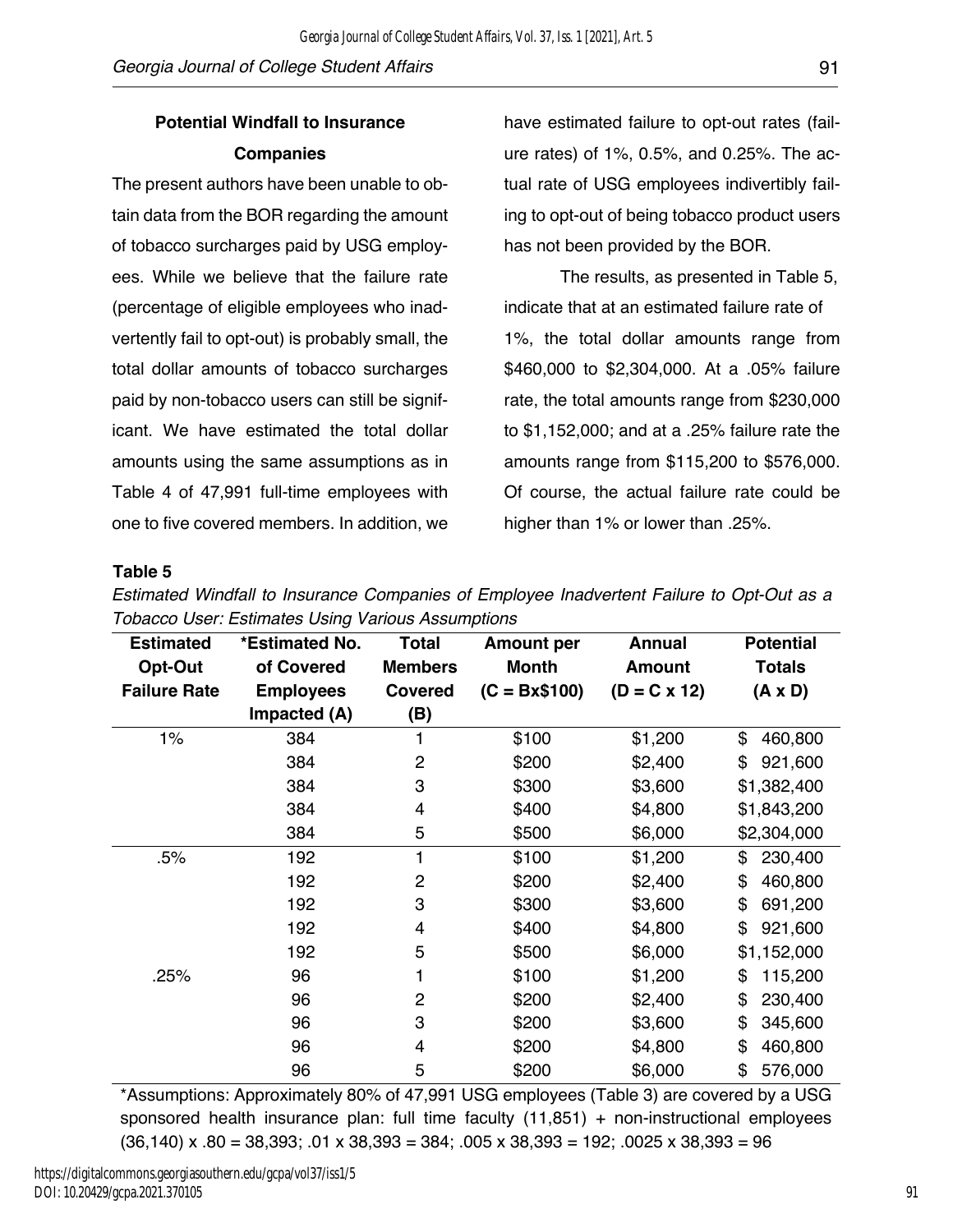### **Estimated Individual Costs**

Failure to opt-out of being a tobacco user can result in egregious penalties. Depending on the number of family members covered by a USG insurance sponsored plan, the monthly surcharge is \$100-\$500, assuming a maximum number of covered members at five (this number could actually be higher). The annual amounts range from \$1,200 to \$6,000. While these raw amounts appear impactful, the potential negative impact on

USG employees is perhaps better illustrated as a percentage of average salaries.

The percentages of average instructional faculty salaries represented by annual tobacco surcharges of \$1,200 to \$6,000 are presented in Table 6. The higher the faculty's salary the lower the percentage impact of the surcharge. The lowest is 0.76% for professors at research institutions, while the highest is 12.82% for instructors/lecturers at state colleges.

#### **Table 6**

*Estimated Tobacco Surcharge Impact on Faculty of as a Percentage of Average Salaries*

|                                          |              | <b>Average Salaries*/% of Salary</b> |           |           |             |  |
|------------------------------------------|--------------|--------------------------------------|-----------|-----------|-------------|--|
| <b>Type of Institution and Surcharge</b> |              | Professor                            | Associate | Assistant | Instructor/ |  |
| for 1-5 People Covered                   |              |                                      | Professor | Professor | Lecturer    |  |
| <b>Research Universities</b>             |              | \$158,190                            | \$116,700 | \$110,377 | \$67,199    |  |
|                                          | \$1,200 (x1) | .76%                                 | 1.03%     | 1.09%     | 1.79%       |  |
|                                          | \$2,400 (x2) | 1.52%                                | 2.06%     | 2.17%     | 3.57%       |  |
|                                          | \$3,600 (x3) | 2.28%                                | 3.08%     | 3.26%     | 5.36%       |  |
|                                          | \$4,800 (x4) | 3.03%                                | 4.11%     | 4.35%     | 7.14%       |  |
|                                          | \$6,000 (x5) | 3.79%                                | 5.14%     | 5.44%     | 8.93%       |  |
| <b>Comprehensive Universities</b>        |              | \$89,077                             | \$73,262  | \$67,473  | \$51,401    |  |
|                                          | \$1,200 (x1) | 1.35%                                | 1.64%     | 1.78%     | 2.33%       |  |
|                                          | \$2,400 (x2) | 2.69%                                | 3.28%     | 3.56%     | 4.67%       |  |
|                                          | \$3,600 (x3) | 4.04%                                | 4.91%     | 5.34%     | 7.00%       |  |
|                                          | \$4,800 (x4) | 5.39%                                | 6.55%     | 7.11%     | 9.34%       |  |
|                                          | \$6,000 (x5) | 6.74%                                | 8.19%     | 8.89%     | 11.67%      |  |
| <b>State Universities</b>                |              | \$79,213                             | \$65,382  | \$60,224  | \$48,723    |  |
|                                          | \$1,200 (x1) | 1.51%                                | 1.84%     | 1.99%     | 2.46%       |  |
|                                          | \$2,400 (x2) | 3.03%                                | 3.67%     | 3.99%     | 4.93%       |  |
|                                          | \$3,600 (x3) | 4.54%                                | 5.51%     | 5.98%     | 7.39%       |  |
|                                          | \$4,800 (x4) | 6.06%                                | 7.34%     | 7.97%     | 9.85%       |  |
|                                          | \$6,000 (x5) | 7.57%                                | 9.18%     | 9.96%     | 12.31%      |  |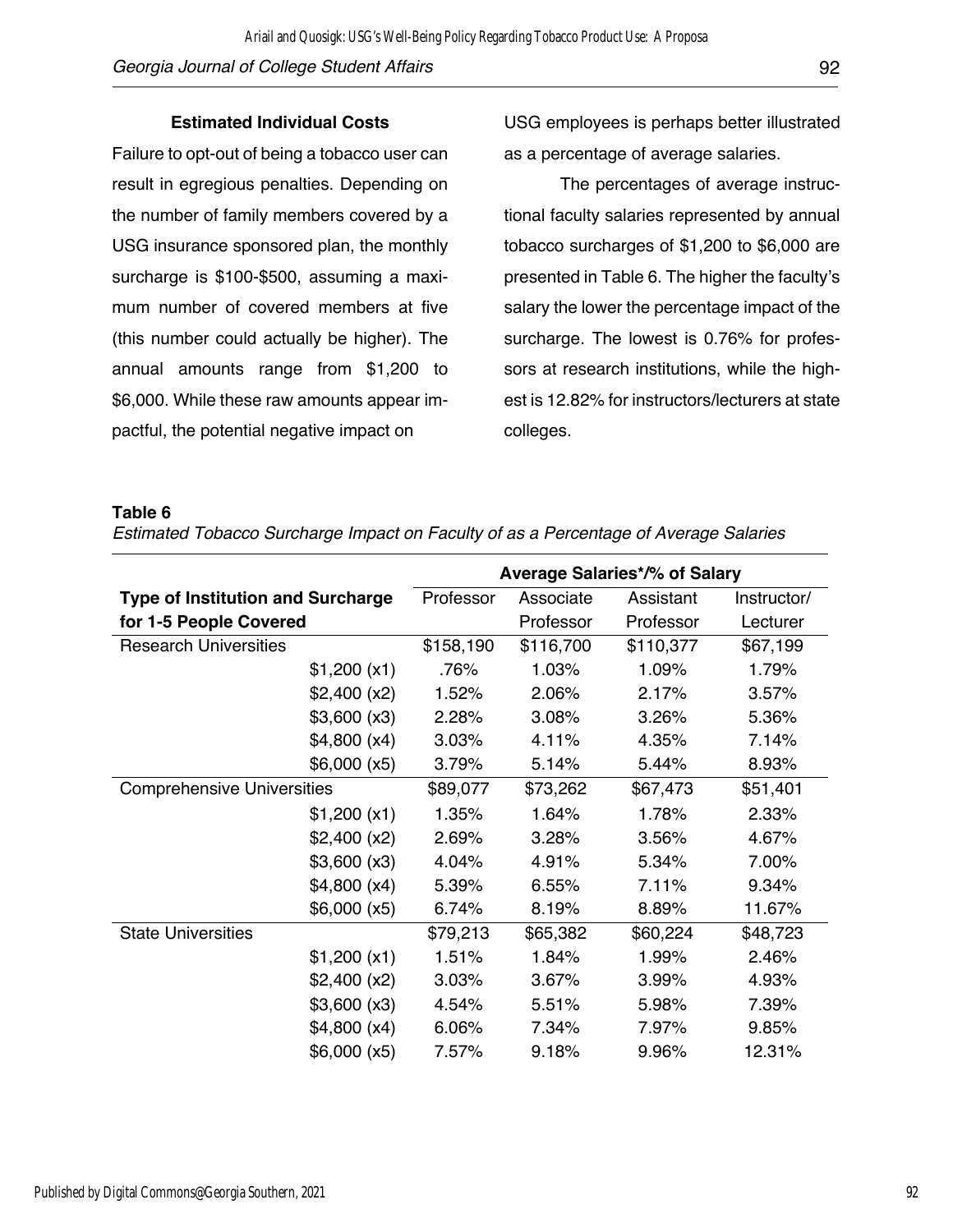| <b>State Colleges</b> |              | \$72,181 | \$63,730 | \$60,211 | \$46,801 |
|-----------------------|--------------|----------|----------|----------|----------|
|                       | \$1,200 (x1) | 1.66%    | 1.88%    | 1.99%    | 2.56%    |
|                       | \$2,400 (x2) | 3.32%    | $3.77\%$ | 3.99%    | 5.13%    |
|                       | \$3,600 (x3) | 4.99%    | 5.65%    | 5.98%    | 7.69%    |
|                       | \$4,800 (x4) | 6.65%    | 7.53%    | 7.97%    | 10.26%   |
|                       | \$6,000(x5)  | 8.31%    | 9.41%    | 9.96%    | 12.82%   |

**\*** Source: USG Average Instructional Faculty Salaries 2019.

The present authors have not been able to obtain average salaries for non-instructional employees. Nevertheless, non-instructional members who earn similar salaries would pay the same rates. For example, if an instructional or a non-instructional member earns \$50,000, the range of surcharges produce rates of 2.4%, 4.8%, 7.2%, and 12%.

#### **Discussion**

No matter how one looks at the national data presented in Table 2, and assuming that USG member tobacco usage is in accord with national data, the great majority of USG plan members are probably not users of tobacco products. Overall, 80.3%, and by Southern region 78.6%, of adults do not use tobacco products. Breaking the data into the demographic areas of gender and education provides even larger percentages of non-tobacco product usage. By gender, male nonusage is at 74.2% and female non-usage is at 85.9%. By education, for faculty members, of whom 97.9% hold a graduate degree (USG Faculty Data, n.d.; cf. Table 3), nonusage is at 91.7%. Therefore, based on national rates of tobacco product usage, the default position of opt-out (which assumes that all faculty members are tobacco users) is not warranted. Tobacco product usage data thus supports an opt-in rather than an opt-out program.

With group plans, insurance companies use group averages to calculate riskbased premiums (Cogan, 2018). In a given year individuals that do not have claims subsidize the costs of those that do. On average, younger group members subsidize older group members. The tobacco surcharge can be likened to the risk adjustment made by automobile insurance companies based on the individual's driving record. With the tobacco use surcharge insurance companies have added an individual risk into the member's insurance premium, which essentially decreases the beneficial effects of group subsidy.

The tobacco surcharge can also be viewed as a punishment for a certain behavior. Tobacco usage is already curtailed by various laws. For example, laws commonly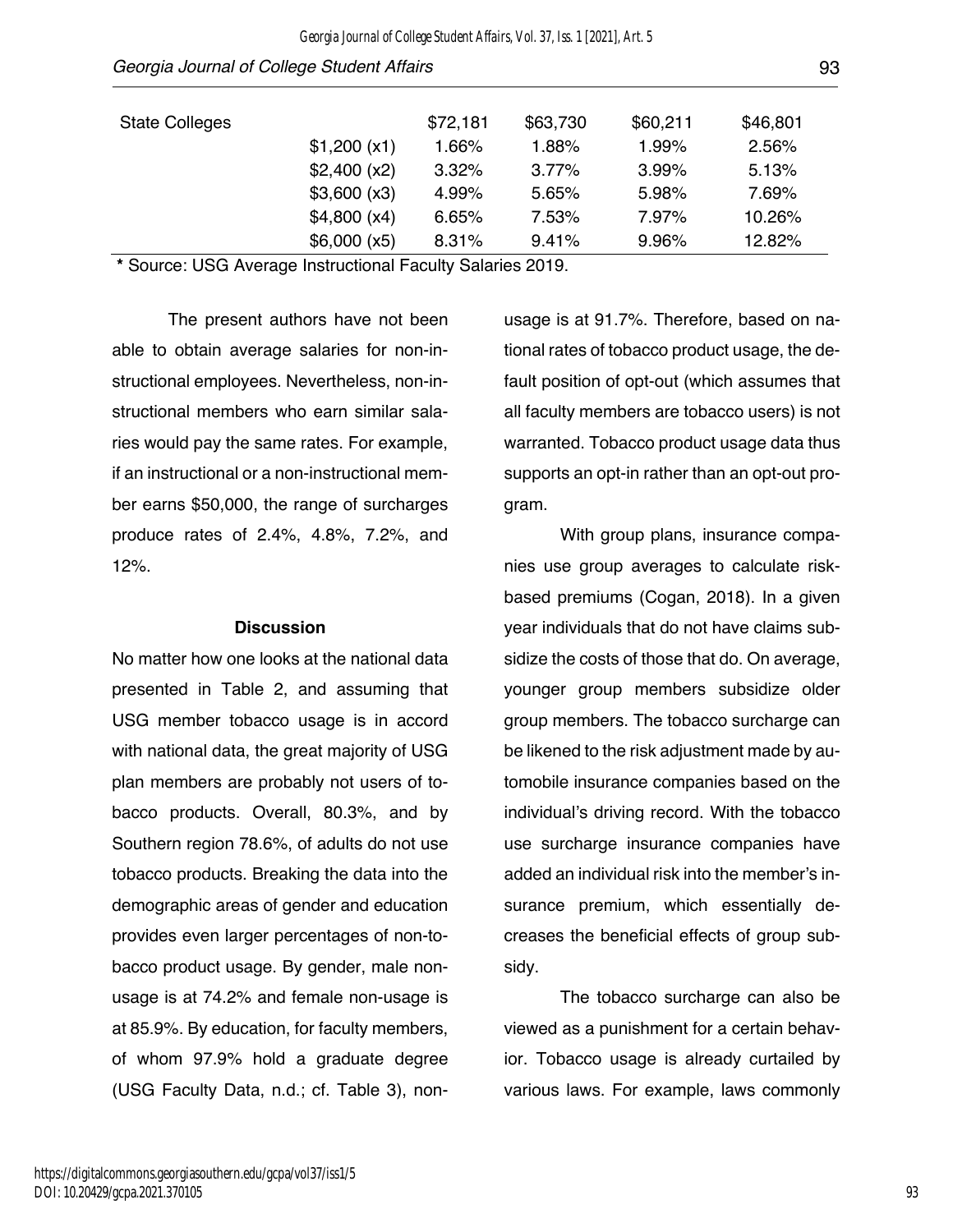restrict tobacco usage to certain areas. Moreover, "sin" taxes have long been imposed on the purchase of cigarettes. Federal and state excise taxes currently account for about half of the cost of a pack of 20 cigarettes. In 2019, Georgia cigarette consumers paid a total tax of \$13.76 per 10-pack carton (Cammenga, 2019). The negative consequences imposed are inherently meant to cause behavioral changes that result in less tobacco product usage.

The question arises about other behaviors that lead to negative health effects and the selective targeting of tobacco usage. While tobacco usage has been on the decline, obesity, which was described by McCafferty et al. (2020) as a ". . . a public health epidemic in the United States. . ." now affects 39.8% of the population and is expected to affect about 53% of the population by 2030 (p. 1). Sedentary behavior and excessive intake of calories, sugar, and alcohol can all lead to negative health outcomes. Nevertheless, tobacco usage is singled out as a punishable behavior worthy of a surcharge. Why is there not also a surcharge for other forms of health issues that are under the control of the member? By the same reasoning, should a surcharge not also be levied on members based on their self-reported caloric intake, on the number of alcoholic drinks they self-report as consumed each week, or on self-reported levels of exercise?

The tobacco use surcharge provides a substantial benefit to insurance providers. As indicated in Table 4, it is estimated that USG members annually pay millions of dollars in tobacco surcharges. How do these surcharge payments benefit USG members? First, it can be argued that this penalty works to disincentivize tobacco use, which is a major cause of preventable diseases. By decreasing tobacco product usage, both the individual and society benefit. Second, by agreeing to impose this surcharge, the BOR was perhaps able to negotiate lower insurance premiums for non-tobacco users.

While the tobacco surcharge may be considered to encourage a social good (less tobacco product usage), an opt-in program would do the same. Changing to an opt-in program would not eliminate the surcharge imposed on members who use tobacco products. In addition, if the tobacco surcharge was changed to an opt-in rather than an optout program, total amounts of surcharges collected by insurance providers should not be lessened. Assuming that members are truthful in reporting their tobacco usage, which is assumed in the current opt-out program, insurance providers would collect the same revenues. Lying in reporting tobacco usage is already disincentivized by the possibility of the member being criminally prosecuted and losing their job. This penalty applies whether or not the member lies to opt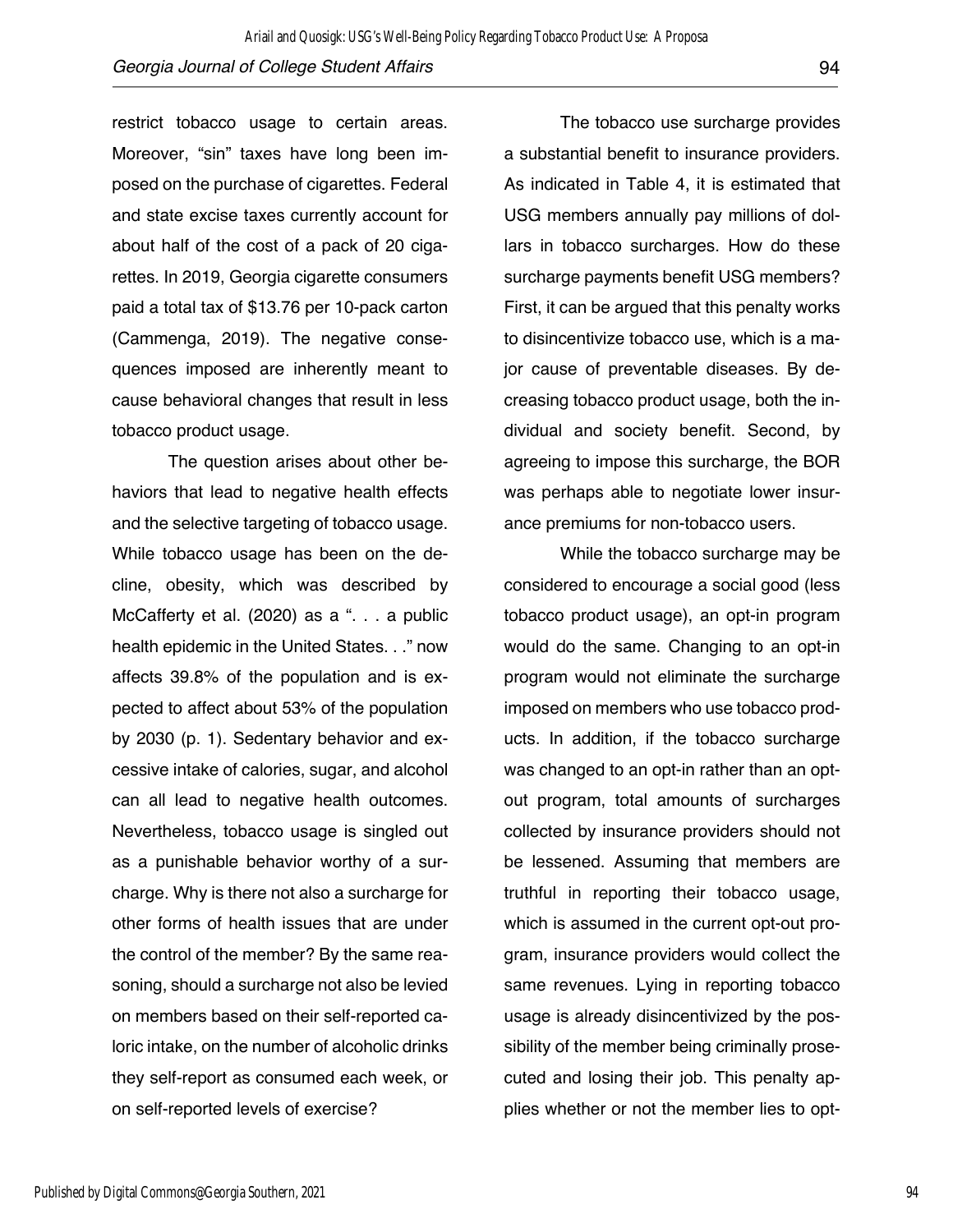out or lies to not opt-in. Inadvertent errors by non-tobacco users in failing to opt-out produces an ongoing punishment—one that lasts for at least a year—since the election can only be changed during an annual enrollment period and cannot be retroactively corrected. Hence, insurance providers can substantially benefit from member error. Such errors can be minimized by adopting an opt-

in program.

Members who are users of tobacco products pay a severe penalty. Since surcharges are fixed amounts, they disproportionately impact members with lower salaries. As indicated in Table 6, the lower the average salary, the higher the percentage represented by the tobacco surcharge—in effect, the surcharge can be likened to a regressive tax. Based on type of institution and employment level, the tobacco surcharge paid by faculty represents 1% to 12.8% of their salaries. Similar rates would also apply to non-instructional faculty with comparable salaries. As previously indicated, a single member without dependents who uses tobacco products and earns an annual salary of \$50,000 pays a surcharge that represents 2.4% of their salary. In comparison, the maximum Georgia income tax rate in 2019 was 5.75%. Are the surcharge amounts fair and reasonable? The authors suggest that for USG members with relative lower salaries, the answer is no; at the very least, the

surcharge can be characterized as potentially burdensome.

In addition, members who inadvertently fail to opt-out are, without recourse, locked into paying the surcharge for an entire year, and perhaps longer if they miss the next opt-out opportunity. Notably, failure to opt-out results in the surcharge being levied on not only the member but also on all the member's applicable dependents. As indicated in the above literature review, opt-out programs can benefit the consumer (e.g., pension plans, saving plans) by providing a valuable benefit; or they can be used to take advantage of inertia which results in increased provider revenues (e.g., payment protection insurance, increased union fees). The USG's opt-out policy is of the latter type. Such surcharge payments—those paid due to member error—create a "windfall" for the insurance companies—what might be characterized as an ill-gotten increase in insurance company gross margins (Table 5). An opt-in program would eliminate tobacco surcharges caused by member error.

Ethics is another consideration that should be taken into account in deciding to change to an opt-in program. As indicated in the literature review, organ donors who may be opposed to donating their organs can be trapped into agreeing to do so by an opt-out program. This adverse effect is often dismissed by using a "greater good" argument.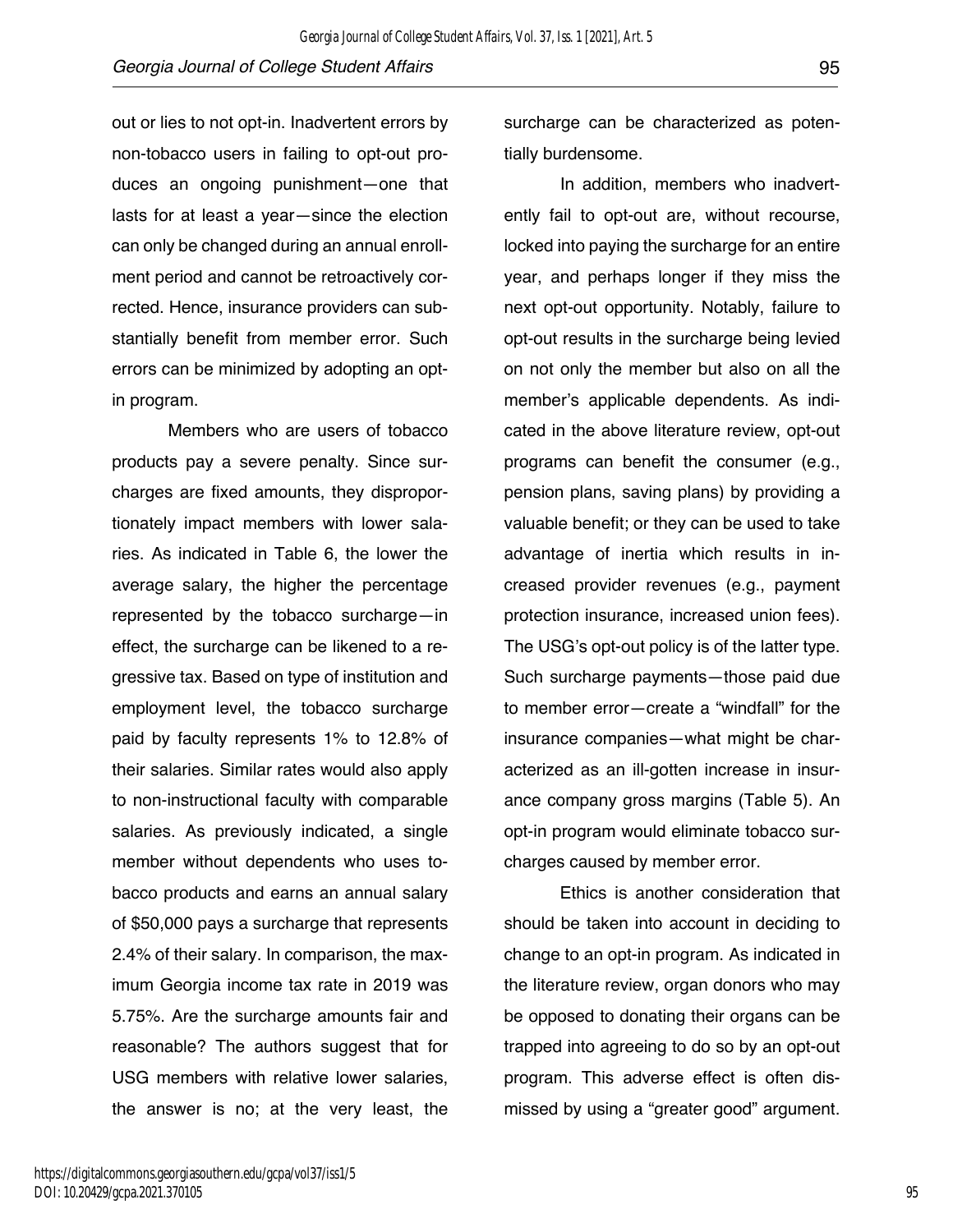The tobacco surcharge is different. An optout program for tobacco product usage is more like the example of U.K. borrowers being tricked into purchasing unwanted insurance. An opt-out program for tobacco product usage mainly benefits the bottom line of insurance providers. Indirectly, non-smokers may benefit (probably minimally, if at all—it is unlikely that this windfall is passed on to members) through lower premiums from member error in not opting out. Even if this is the case, is this treatment fair and equitable? There is no benefit to non-smokers of being charged a tobacco surcharge. Is it the right thing to do to severely penalize a member for inadvertently not opting out as a tobacco user and by so doing secure a benefit for the good of the many—perhaps, only secure a benefit for the insurance provider? Changing to an opt-in policy eliminates the possibility of this ethically questionable consequence.

#### **Conclusions and Proposals**

The opt-out assumption that defaults to all members being tobacco users is not supported by national tobacco product usage data—rather, the opposite is true. Changing from the current opt-out program to an opt-in program would not affect insurance company revenues—the same amounts should be collected under either approach. Alternatively, a 'sticky' default could be used where an employee makes a selection once and that selection carries forward automatically until it is changed. An option without a default would also be feasible where a simple yes/no question about tobacco usage would be required to be answered before a member could gain access to the open enrollment portal, essentially eliminating the user error scenario. It appears that a major driver of an insurance company preference for an opt-out program is the collection of revenues from members who unwittingly fail to opt-out. The penalty paid by those who fail to opt-out is severe. Lastly, the ethics of subsidizing premium costs by taking advantage of member error should be considered.

In answer to the research question (RQ), the authors believe that there is ample support for the USG changing their Well-Being Initiative tobacco use policy from an optout program to an opt-in program. The assumption should be that the member and their dependents are not tobacco product users unless the member affirmatively declares differently. The non-tobacco preference should become the default for the following health plan year. This is similar to the dependent election. Once a dependent is entered, they remain a dependent by default for each subsequent plan year.

In addition, the authors suggest that policy makers reconsider the levying of the surcharge. Tobacco and cigarette users are already penalized by being restricted in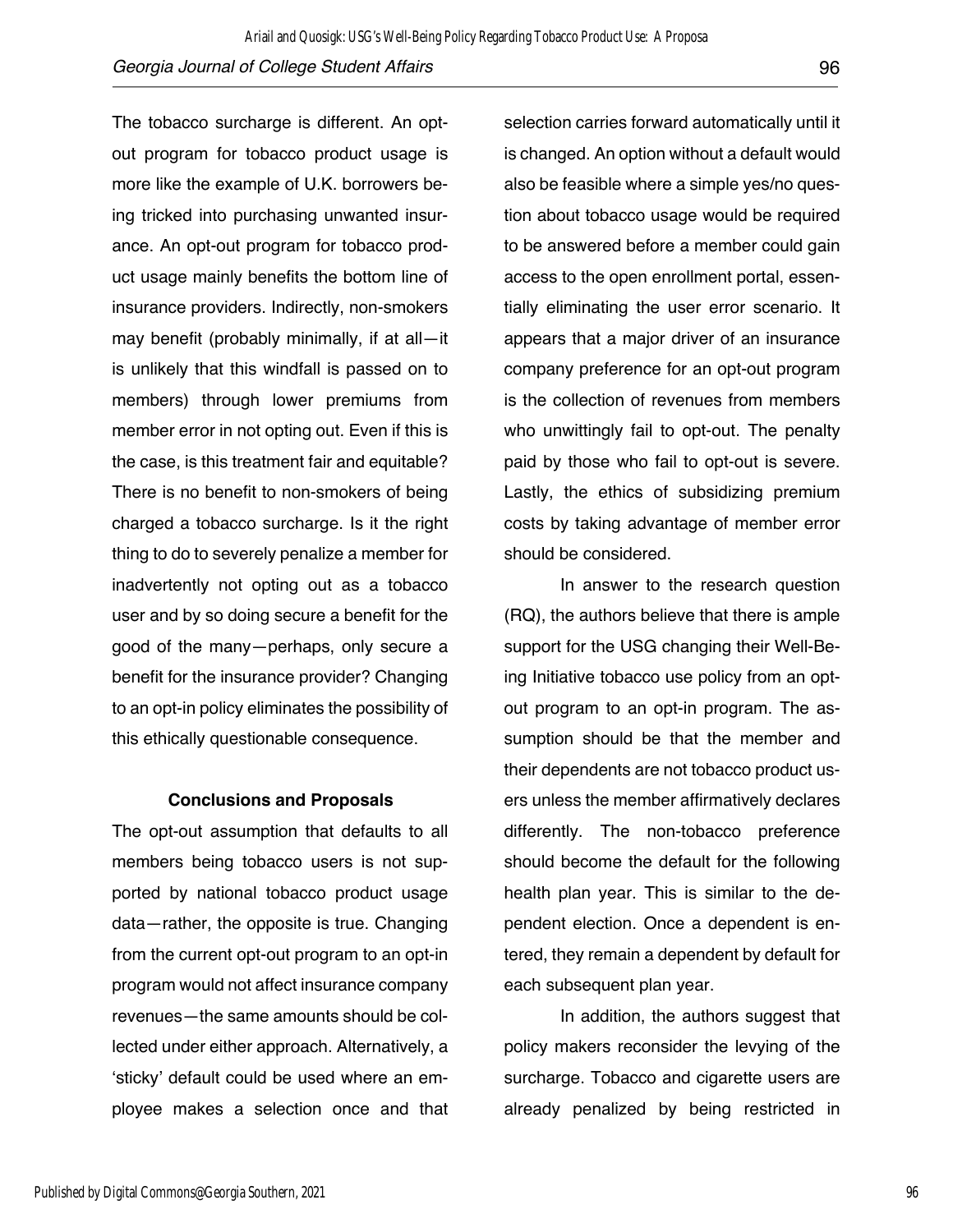where they can use the products. Cigarette users already pay high excess taxes— "sin" taxes. Moreover, tobacco users are continually warned by their doctors and through the media about the negative consequences of their bad habit. Does an additional penalty, especially a severe one such as USG's tobacco surcharge, really decrease the incidence of tobacco product usage? Friedman et al.s' (2016) results regarding the market place implementation of the Affordable Care Act's (ACA) tobacco surcharges suggest that tobacco use cessation is not incentivized by surcharges:

> Relative to those facing no surcharges, smokers facing medium or high surcharges had significantly reduced coverage (-4.4 to -11.6 percentage points), but no significant differences in smoking cessation. Taken together, these findings suggest that tobacco surcharges conflicted with a major goal of the ACA increased financial protection—without increasing smoking cessation. (Friedman et al., 2016, p. 1176)

Moreover, should tobacco product users be targeted for a penalty while numerous other potentially health-related behaviors are not? Surcharges in general decrease the beneficial effects of insurance premiums being computed on group averages. The present authors suggest that the imposition of the tobacco surcharge penalty is a slippery slope, which could lead to other surcharges being negotiated by insurance companies. In the opinion of the authors, the best solution is for no surcharges to be imposed.

Even if the tobacco surcharge penalty is not eliminated, policy makers should reconsider the way the penalty is implemented. As currently structured the penalty can be severe, especially to members who earn relatively lower salaries. The fixed amounts of the tobacco use surcharge, like excise taxes (e.g., "sin" taxes) and sales taxes (Tax Foundation, n.d.), are regressive. That is, the less the member earns, the larger the percentage of their income that is represented by the surcharge. As indicated in Table 6, the tobacco surcharge penalty can amount to a significant percentage of a member's annual salary.

#### **Limitations**

This research was limited by a lack of access to pertinent data. As of the present writing, the authors have not been able to obtain information regarding the total number of employees covered by a USG-sponsored health insurance plan, the total amount of instructional and non-instructional surcharges paid by year, and various demographic data for non-instructional employees. Therefore, estimates were necessitated regarding the total tobacco surcharges paid by members, the

97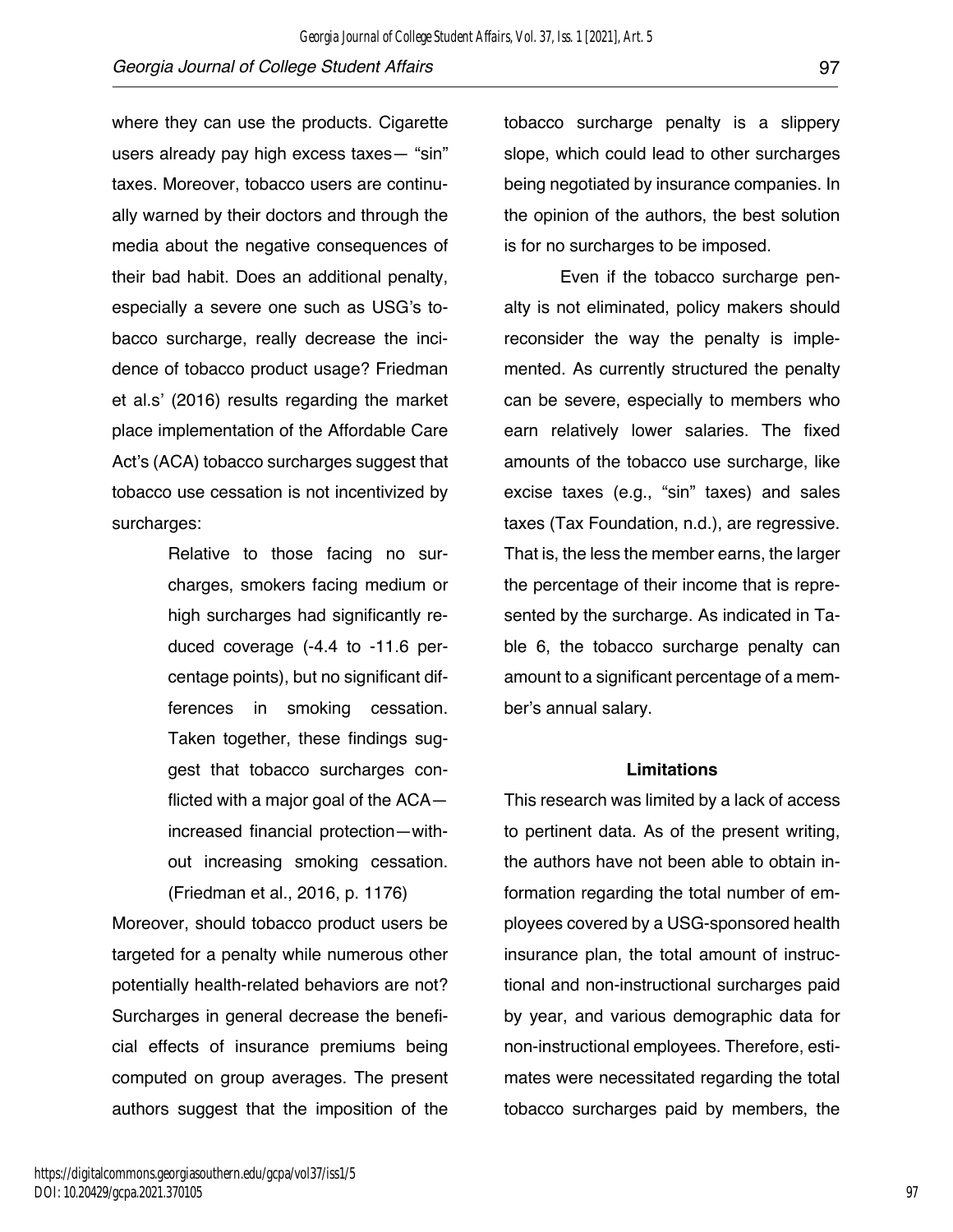potential windfall to insurance companies of members indivertibly failing to opt-out, and the tobacco surcharge impact on faculty as a percentage of average salaries.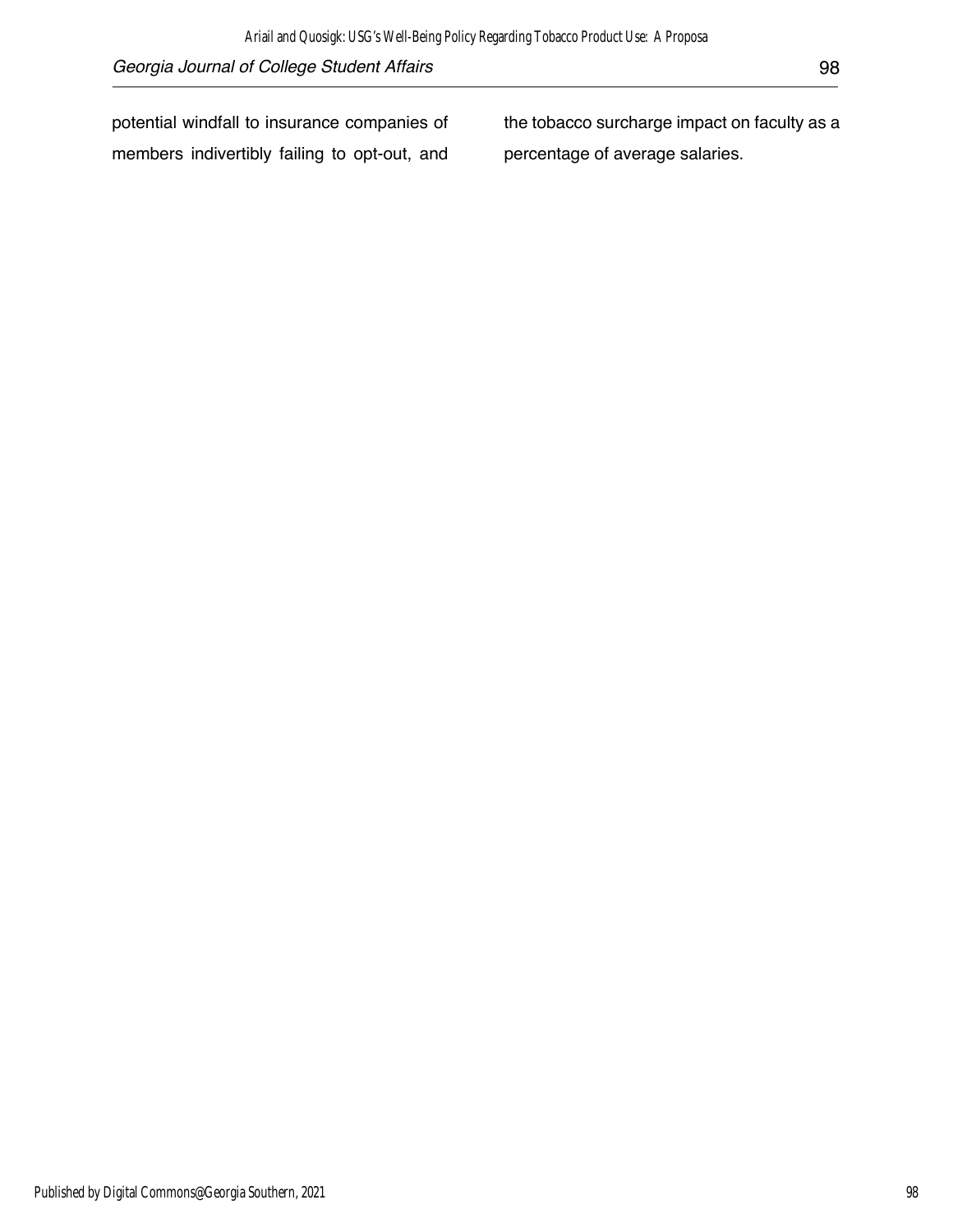# **REFERENCES**

- ALA (n.d.). American Lung Association: Adult Cigarette Smoking Rate Trend by Sex, Race, and Age [1965-2017]. https://www.lung.org/research/trends-in-lung-disease/tobacco-trendsbrief/data-tables/ad-cig-smoke-rate-sex-race-age
- Bibby, A. (1994). Insurers and lenders told to stamp out inertia sales. *The Independent*, 2295, 19.
- Bruzzone P. (2008, May) Religious aspects of organ transplantation. *Transplant Proceedings*, 40, 1064-1067.
- BORPM (n.d.). *Board of Regents Policy Manual*. https://www.usg.edu/policymanual/
- Cammenga, J. (2019, April 10). How high are cigarette taxes in your state? *Tax Foundation*. https://taxfoundation.org/2019-state-cigarette-tax-rankings/
- Chancellor's Letter (n.d.) *USG Well-Being: A State-Wide Initiative, Chancellor's Letter*. https://www.usg.edu/well-being/chancellor
- CDC (n.d.). *CDC National Health Report Highlights*. https://www.cdc.gov/healthreport/publications/compendium.pdf
- CDC (2018). *Table 17. Current cigarette smoking among adults aged 18 and over, by sex, race and age: United States*. https://www.cdc.gov/nchs/data/hus/2018/017.pdf
- Cogan, J. A., Jr. (2018). Does Small Group Health Insurance Deliver Group Benefits: An Argument in Favor of Allowing the Small Group Market to Die. *Washington Law Review*, *93*(3), 1121–1180.
- Davidai, S., Gilovich, T., & Ross, L. D. (2012). The meaning of default options for potential organ donors. *Proceedings of the National Academy of Sciences of the United States of America, 109*(38), 15201-15205.
- Ferguson, E., Shichman, R., & Tan, J. H. W. (2020). When lone wolf defectors undermine the power of the opt-out default. *Scientific Reports, 10*(1), 1-12.
- FindLaw (n.d.). *Georgia Code Title 16. Crimes and Offenses § 16-11-131*. https://codes.findlaw.com/ga/title-16-crimes-and-offenses/ga-code-sect-16-11-131.html
- Friedman, A. S., Schpero, W. L., & Busch, S. H. (2017). Evidence suggests that the ACA's Surcharges reduced insurance take-up and did not increase smoking cessation. *Health Affairs (Millwood), 35*(7), 1176-1183. https://www.ncbi.nlm.nih.gov/pmc/articles/PMC5589079/
- Johnen, J. (2019). Automatic-Renewal Contracts with Heterogeneous Consumer Inertia. *Journal of Economics and Management Strategy*, *28*(4), 765–786.
- Johnson E. J., Goldstein, D. (2003). Medicine: Do defaults save lives? *Science (New York, N.Y.)*, 1338–1339.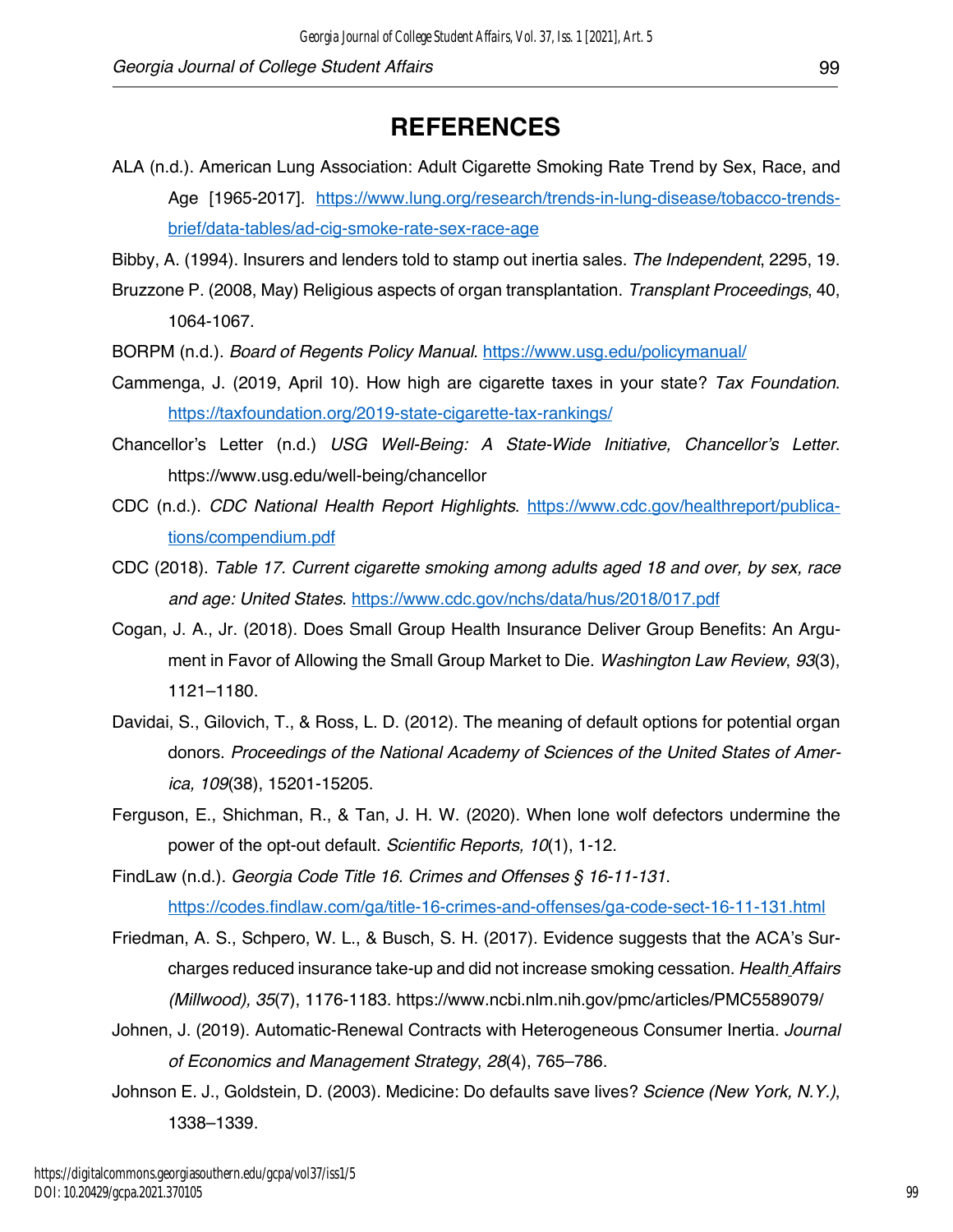- Marton, J., Yelowitz, A., & Talbert, J. C. (2017). Medicaid program choice, inertia and adverse selection. *Journal of Health Economics*, 56, 292-316.
- McCafferty, B. J., Hill, J. O., & Gunn, A. J. (2020). Obesity: Scope, lifestyle interventions, and medical management. *Techniques in Vascular and Interventional Radiology, 23*(1), 1-8. https://www.sciencedirect.com/science/article/pii/S1089251620300020

McMichael, W. H. (2008). DoD backs automatic TSP enrollments. *Army Times, 68*(48), 30.

MMWR (2019, November 15). Centers for Disease Control and Prevention, *Morbidity and Mortality Weekly Report: Tobacco Product Use Among Adults—United States, 2018*. https://www.cdc.gov/mmwr/volumes/68/wr/pdfs/mm6845a2-H.pdf

Power play a test for O'Farrell. (2008, August 22). *Sydney Morning Herald*. https://www.smh.com.au/opinion/power-play-a-test-for-ofarrell-20080822-gdsrx4.html

- Rutecka-Gora, J., Vostatek, J., & Turner, J. A. (2018). Extending pension coverage: Tax versus non-tax incentives. *Economic Studies & Analyses/Acta VSFS, 12*(2), 107-124.
- Shepherd, L., O'Carroll, R. E., & Ferguson, E. (2014). An international comparison of deceased and living organ donations/transplant rates in opt-in and opt-out systems: A panel study. *BMC Medicine,12(131)*. https://bmcmedicine.biomedcentral.com/track/pdf/10.1186/s12916- 014-0131-4

Stanford (n.d.). StanfordISPARQ. 'Opt out policies increase organ donation. https://sparq.stanford.edu/solutions/opt-out-policies-increase-organ-donation

- Tax Foundation (n.d.). *Regressive tax: What is a regressive tax?* https://taxfoundation.org/taxbasics/regressive-tax/
- USG (n.d.). University System of Georgia, Research Strategy and Fiscal Affairs Division: Faculty Data. https://www.usg.edu/research/faculty\_data
- USG Faculty Data (n.d.). https://www.usg.edu/research/faculty\_data
- USG Average Instructional Faculty Salaries 2019. https://www.usg.edu/assets/research/documents/faculty/hrdmx0107\_fall2019.pdf
- USG Well-Being (2020). *USG Well-Being: A System-Wide Well-Being Initiative. Tobacco Use Certification Information*. https://www.usg.edu/well-being/site/article/tobacco\_and\_smoke\_free\_2020
- Wen, T. (2014, November 10). Why don't more people want to donate their organs? *The Atlantic*. https://www.theatlantic.com/health/archive/2014/11/why-dont-people-want-to-donatetheir-organs/382297/